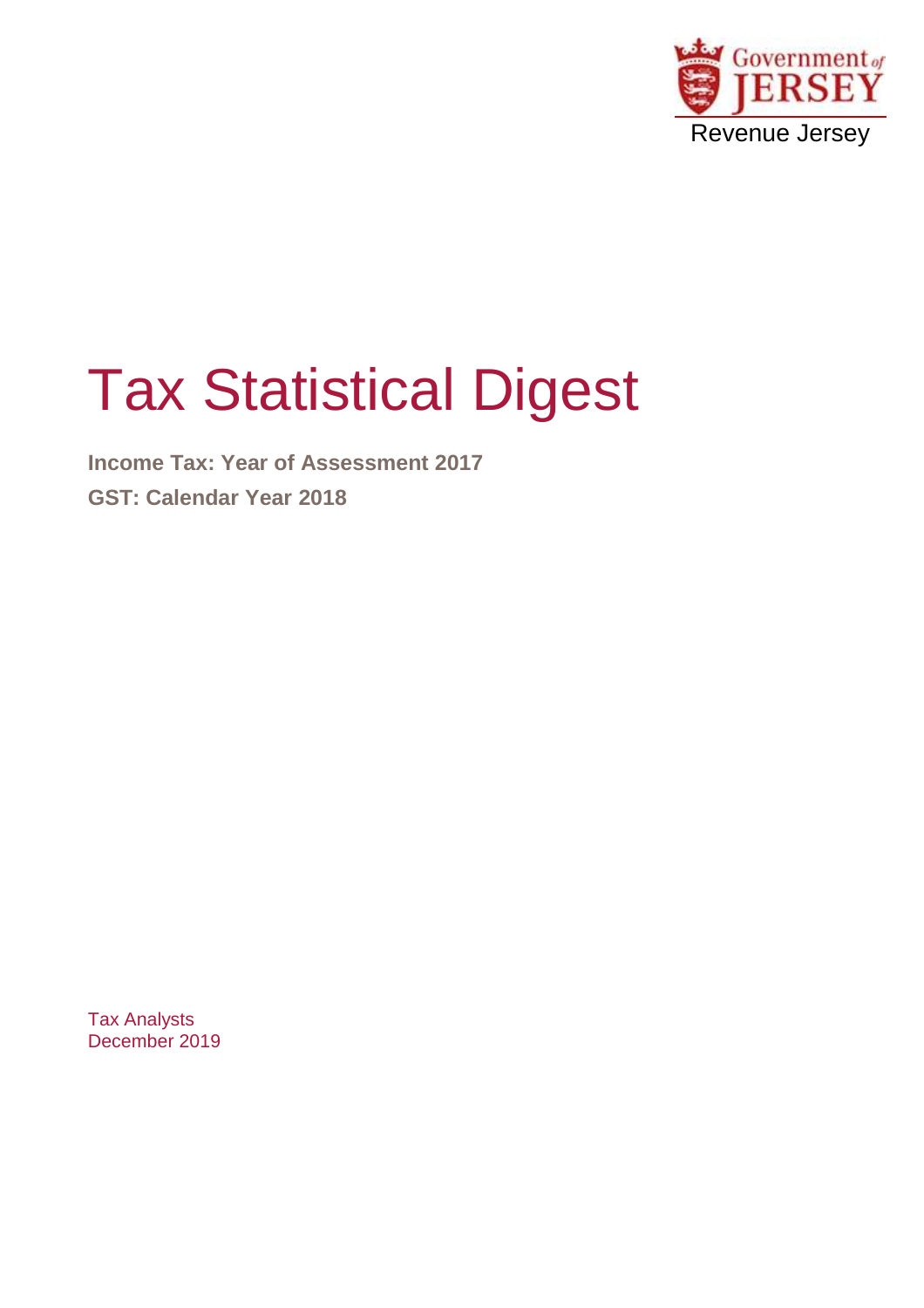

# **Table of Contents**

|                  | Chapter | Page |
|------------------|---------|------|
| $\mathbf 1$      |         |      |
| $\mathbf{2}$     |         |      |
|                  |         |      |
|                  |         |      |
| 3                |         |      |
|                  |         |      |
| $\boldsymbol{4}$ |         |      |
|                  |         |      |
| 5                |         |      |
|                  | 5.1     |      |
|                  | 5.2     |      |
| 6                |         |      |
|                  | 6.1     |      |
|                  | 6.2     |      |
|                  | 6.3     |      |
|                  | 6.4     |      |
| $\overline{7}$   |         |      |
|                  | 7.1     |      |
|                  | 7.2     |      |
|                  | 7.3     |      |
|                  |         |      |
| 8                |         |      |
| 9                |         |      |
|                  | 9.1     |      |
| 10               |         |      |
|                  |         |      |
|                  |         |      |
|                  |         |      |
| 11               |         |      |
|                  |         |      |
| 12               |         |      |
|                  |         |      |
| 13               |         |      |
| 14               |         |      |
| 15               |         |      |
| 16               |         |      |
|                  |         |      |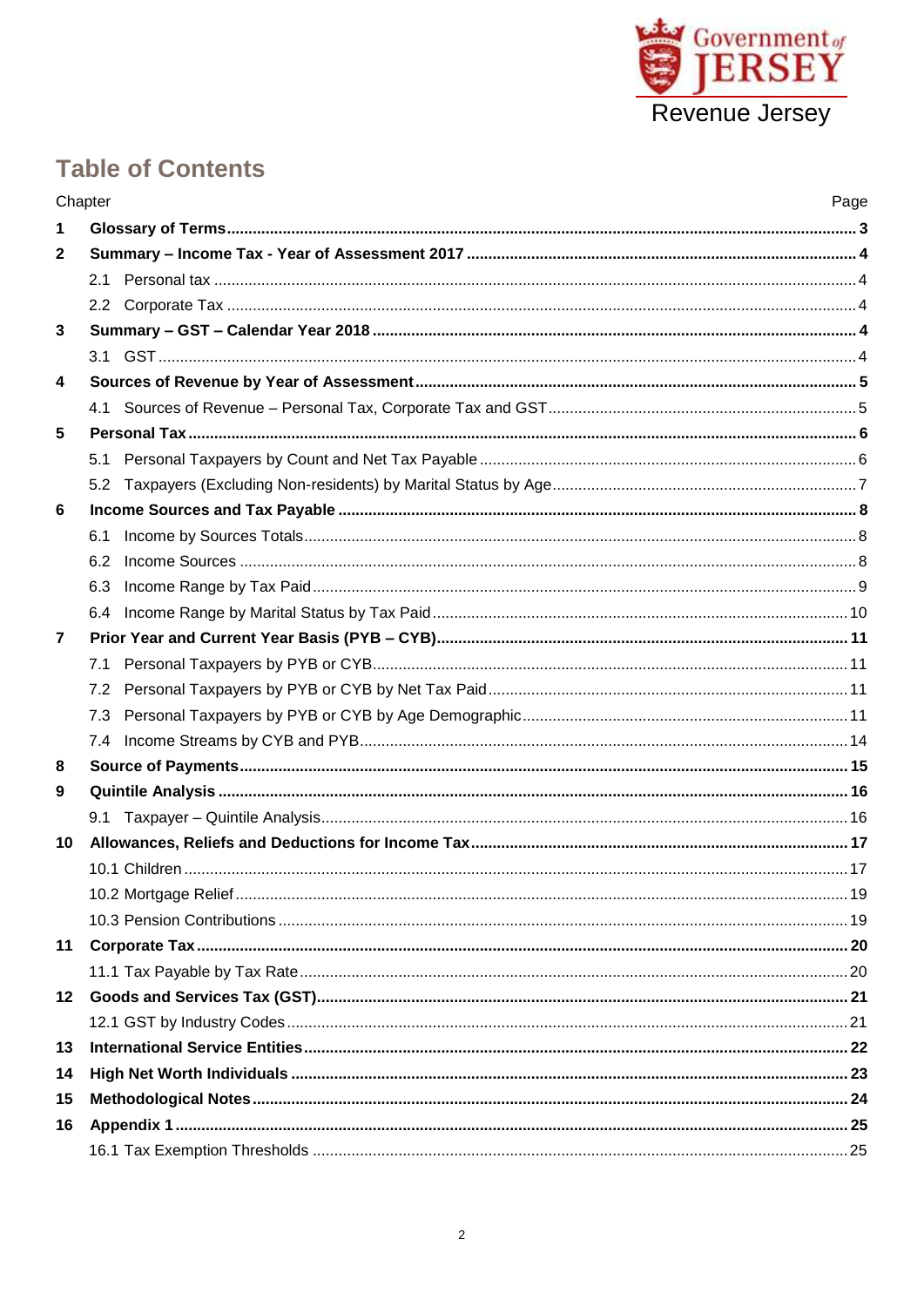

#### <span id="page-2-0"></span>**1 Glossary of Terms**

**Corporate (Company) Tax** - Companies that have completed a return in the year of assessment – inclusive of companies whose income is subject to tax at 0%, 10% or 20%. Companies taxed at 10% are 'financial services companies'. Companies taxed at 20% are utility companies or have income from the importation or supply of hydrocarbon oil, quarrying in Jersey, renting land/property and or property development.

#### **Current Year and Prior Year Basis**

**Current Year Basis ("CYB") -** Personal taxpayers who pay their tax on a current year basis are employees who have ITIS deducted in the year for income earned in the year. In this report they are referred to as CYB taxpayers.

**Prior Year Basis ("PYB") -** Personal taxpayers who pay their tax on a previous year basis are employees who have ITIS deducted in the year for income earned in the previous year. Personal taxpayers that are not employees (e.g. selfemployed) will also pay their tax on a previous year basis. In this report they are referred to as PYB taxpayers.

**ITIS** – Income Tax Instalment System.

**Goods and Services Tax ("GST") –** charged, collected and remitted by those businesses registered for GST.

**Marginal Rate Taxpayer -** A personal taxpayer whose tax liability is determined by reference to the marginal rate calculation.

**Standard Rate Taxpayer** - A personal taxpayer whose tax liability is determined by reference to the standard rate calculation.

#### **Personal Taxpayer**

An individual/married couple/civil partnership that pays personal income tax, based on their own liability, in Jersey, for the particular year. A "Personal Taxpayer" whose liability is less than £50 for a particular is year is counted as a Personal Non-Taxpayer and excluded from this analysis.

Personal taxpayers include:

- Single individuals
- · Married couples/civil partnerships (counted as one personal taxpayer as they do not have separate tax liabilities).
- Married couples/civil partnerships that have elected for separate assessment (counted as two personal taxpayers as they have separate tax liabilities).

· **Tax Payable -** The income tax due by the taxpayer relating to a year of assessment. This is the amount the taxpayer is due to pay to the Treasury, which is either collected via ITIS or made by direct payment. Tax payable is the basis for the 'tax revenues' figure that is reported in the States of Jersey Accounts. Net Tax payable is Tax Payable less any Tax under appeal.

**Tax Receipts –** The amount of cash received by the Treasury from tax liabilities due. Note tax receipts in a calendar year may differ to that of tax payable (or recognised) due to timing of payments in relation to a liability (e.g. payments may be received for tax due in previous years).

**Total Income** - The sum of a taxpayer's income taken into account in calculating their tax payable. Total income is measured before tax allowances and any other deductions have been taken into account. Business profits included within total income are net after deductions have been made in respect of brought forward business losses and/or capital allowances.

**Please note** - Numbers presented throughout this report have been rounded independently to the nearest 10; therefore, rows and columns in some tables may not sum to the total shown.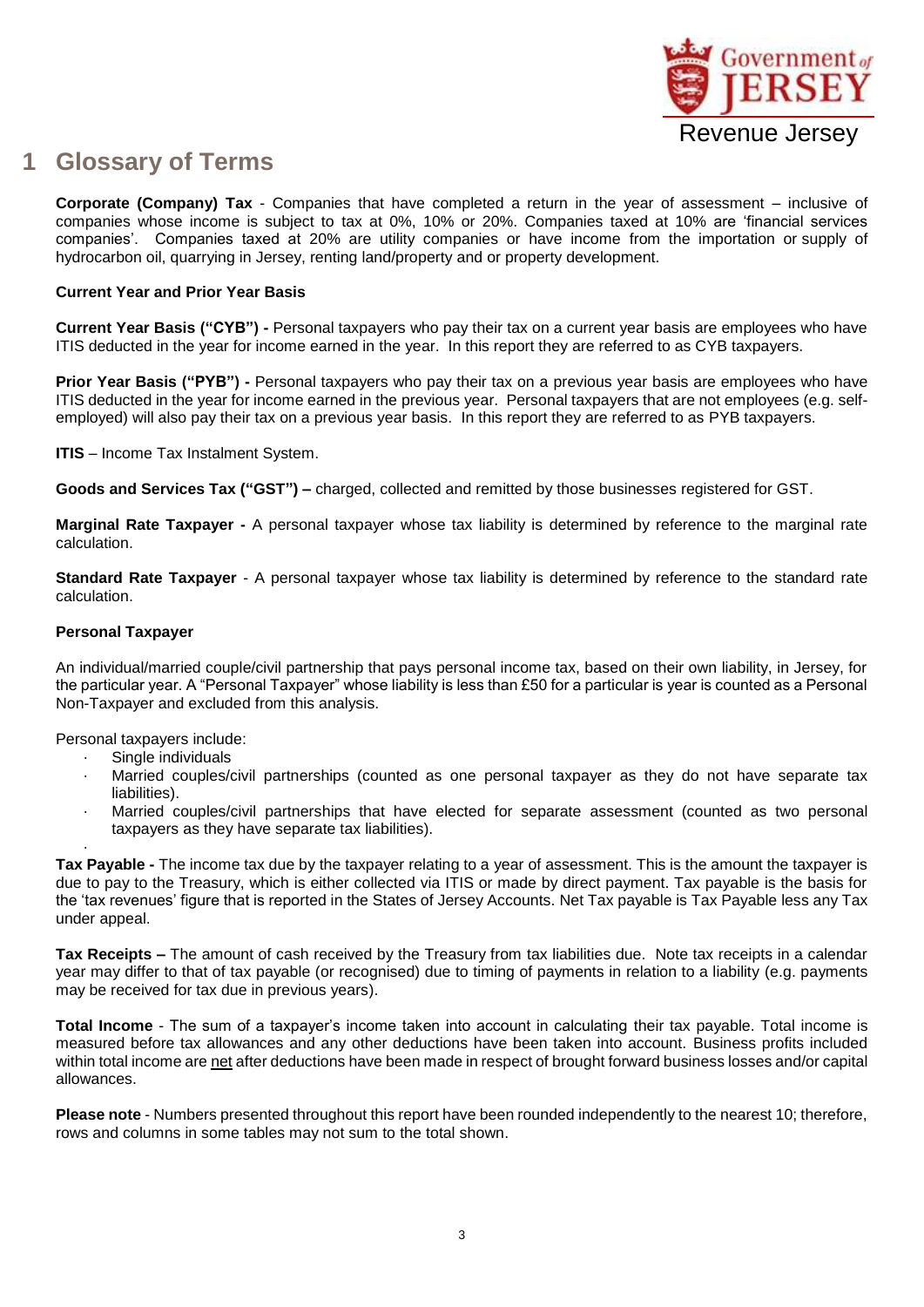

## <span id="page-3-0"></span>**2 Summary – Income Tax - Year of Assessment 2017**

#### <span id="page-3-1"></span>**2.1 Personal Tax**

There were 49,800 personal taxpayers with tax payable of £425m for year of assessment 2017. This is made up of:

- 48,890 resident personal taxpayers with tax payable of £422m.
- 910 non-resident personal taxpayers with tax payable of £3m.

All new taxpayers are registered as CYB taxpayers, unless they are sole traders or their income derives only from investment income and hence are not in receipt of employment income from which to deduct ITIS.

#### <span id="page-3-2"></span>**2.2 Corporate Tax**

There were 1,480 corporate taxpayers with a positive liability<sup>1</sup> to tax. The tax payable by these companies was £95m for year of assessment 2017.

#### <span id="page-3-3"></span>**3 Summary – GST – Calendar Year 2018**

#### <span id="page-3-4"></span>**3.1 GST**

1

There were 1,625 GST registered businesses who remitted £90m in 2018, there was also 905<sup>2</sup> GST registered businesses that received £15m in GST refunds in 2018. This resulted in a net return of £75m from GST for 2018. A further £6m GST was collected by Customs and Immigration in 2018 compared to £5m in 2017.

Note: All taxpayer counts rounded to nearest 10. Figures are shown rounded to the nearest £ million; hence components may not sum to row or column totals

 $1$  Inclusive of all utility companies with or without a positive tax liability <sup>2</sup> Inclusive of GST companies with £0 liability who did receive a refund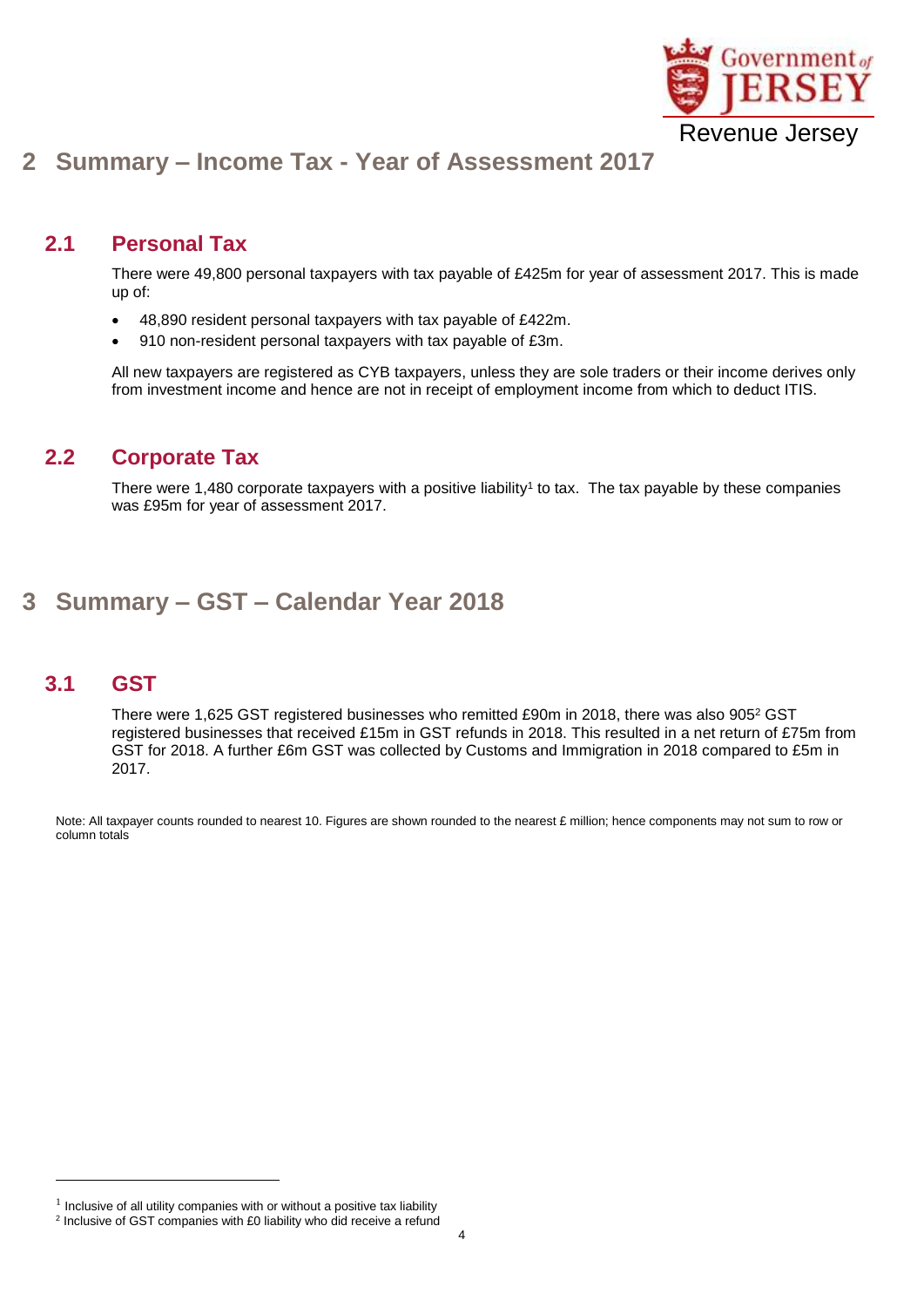

# <span id="page-4-0"></span>**4 Sources of Revenue by Year of Assessment**

### <span id="page-4-1"></span>**4.1 Sources of Revenue – Personal Tax, Corporate Tax and GST**





|                                    |       | <b>Year of Assessment/Calendar Year</b> |       |       |         |         |       |  |  |  |
|------------------------------------|-------|-----------------------------------------|-------|-------|---------|---------|-------|--|--|--|
|                                    | 2011  | 2012                                    | 2013  | 2014  | 2015    | 2016    | 2017  |  |  |  |
| Personal Tax                       | £352m | £353m                                   | £353m | £362m | £381m   | £408m   | £425m |  |  |  |
| <b>Business Tax</b>                | £79m  | £89m                                    | £81m  | £90m  | £94m    | £89m    | £95m  |  |  |  |
| GST <sup>3</sup>                   | £57m  | £69m                                    | £69m  | £72m  | £74 $m$ | £77 $m$ | £80m  |  |  |  |
| ISE (International Service Entity) | £9m   | £9m                                     | £9m   | £9m   | £9m     | £9m     | £9m   |  |  |  |
| <b>Total</b>                       | £500m | £520m                                   | £510m | £530m | £560m   | £580m   | £610m |  |  |  |

Figures are shown rounded to the nearest £ million; hence components may not sum to row or column totals

-

 $3$  GST is inclusive of Tax collected by Jersey Revenue and Customs and Immigration. See Section 12.1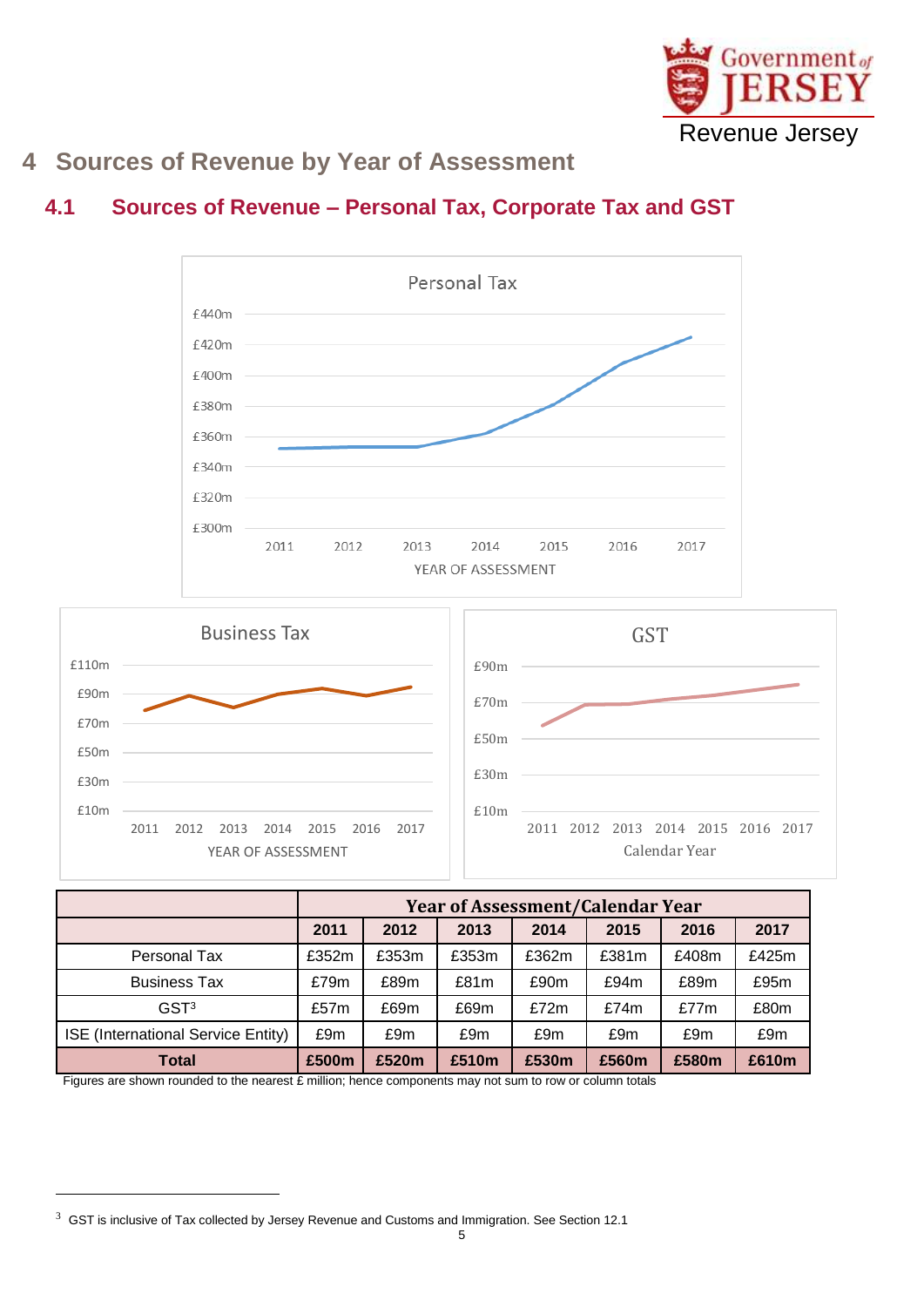

# <span id="page-5-0"></span>**5 Personal Tax**

#### <span id="page-5-1"></span>**5.1 Personal Taxpayers by Count and Net Tax Payable**

|              | <b>Taxpayers</b>                                                       |                                |                                |              |        |          |                         |                         |              |              |  |
|--------------|------------------------------------------------------------------------|--------------------------------|--------------------------------|--------------|--------|----------|-------------------------|-------------------------|--------------|--------------|--|
|              |                                                                        | <b>Year of Assessment 2016</b> | <b>Year of Assessment 2017</b> |              |        |          |                         |                         |              |              |  |
|              | Non-                                                                   | <b>Resident</b>                |                                | Grand        | Non-   |          | <b>Resident</b>         |                         | Grand        |              |  |
|              | resident                                                               | <b>Standard</b><br>Rate        | <b>Marginal</b><br>Rate        | <b>Total</b> | Total  | resident | <b>Standard</b><br>Rate | <b>Marginal</b><br>Rate | <b>Total</b> | <b>Total</b> |  |
| Married      | 460                                                                    | 2,500                          | 14,360                         | 16,860       | 17,320 | 350      | 2,430                   | 14,610                  | 17,040       | 17,400       |  |
| Single       | 710                                                                    | 2,450                          | 27,590                         | 30,040       | 30,750 | 560      | 2,530                   | 29,320                  | 31,850       | 32,410       |  |
| <b>Total</b> | 1,170<br>4,950<br>46,900<br>48,070<br>910<br>41,950<br>4,970<br>43,930 |                                |                                |              |        |          | 48,890                  | 49,800                  |              |              |  |

|                         | <b>Net Tax Payable</b> |                         |                         |              |                       |                 |                                |                         |              |                       |  |
|-------------------------|------------------------|-------------------------|-------------------------|--------------|-----------------------|-----------------|--------------------------------|-------------------------|--------------|-----------------------|--|
| Year of Assessment 2016 |                        |                         |                         |              |                       |                 | <b>Year of Assessment 2017</b> |                         |              |                       |  |
|                         | <b>Resident</b>        |                         |                         |              | Non-                  | <b>Resident</b> |                                |                         |              |                       |  |
|                         | Non-<br>resident       | <b>Standard</b><br>rate | <b>Marginal</b><br>rate | <b>Total</b> | Grand<br><b>Total</b> | resident        | <b>Standard</b><br>Rate        | <b>Marginal</b><br>Rate | <b>Total</b> | Grand<br><b>Total</b> |  |
| Married                 | £2m                    | £119m                   | £127m                   | £245m        | £247 $m$              | £1m             | £119m                          | £134m                   | £253m        | £254m                 |  |
| Single                  | £2m                    | £54m                    | £105m                   | £159m        | £161m                 | £2m             | £58m                           | £112m                   | £170m        | £171m                 |  |
| <b>Total</b>            | £4m                    | £172m                   | £232m                   | £404m        | £408m                 | £3m             | £177m                          | £246m                   | £422m        | £425m                 |  |

| <b>Personal Tax</b> |                      | <b>Taxpayers</b> |        | <b>Net Tax Payable</b> |       |  |
|---------------------|----------------------|------------------|--------|------------------------|-------|--|
|                     |                      | 2016             | 2017   | 2016                   | 2017  |  |
| Non-resident        |                      | 1,170            | 910    | £4m                    | £3m   |  |
| Resident            | <b>Standard Rate</b> | 4.950            | 4.970  | £172m                  | £177m |  |
|                     | Marginal Rate        | 41,950           | 43,930 | £232m                  | £246m |  |
| Total               |                      | 48,070           | 49,800 | £408m                  | £425m |  |

Notes: All taxpayer counts rounded to nearest 10. Figures are shown rounded to the nearest £ million; hence components may not sum to row or column totals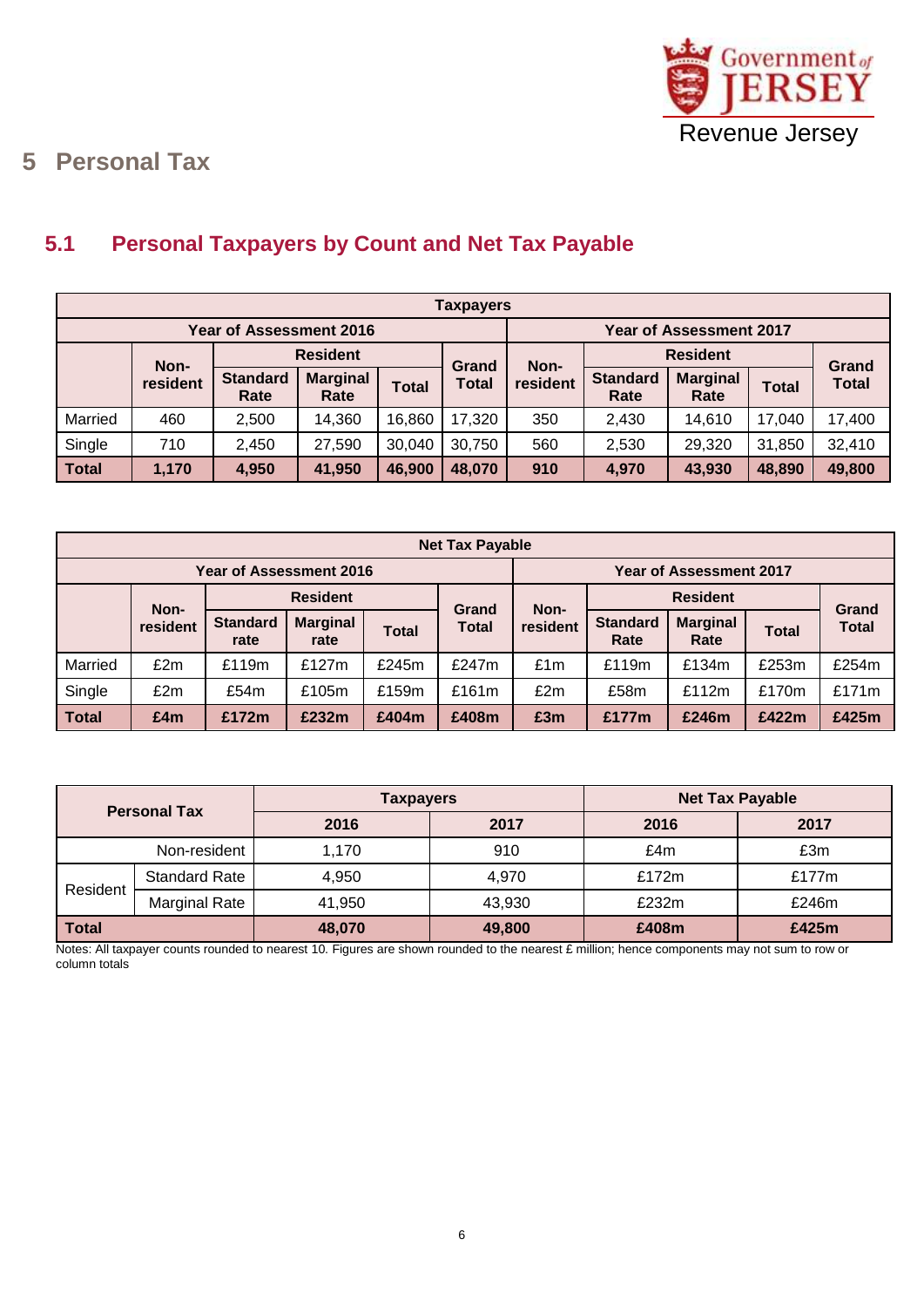

# Revenue Jersey

#### <span id="page-6-0"></span>**5.2 Taxpayers (Excluding Non-residents) by Marital Status by Age**

| <b>Taxpayers</b>                                 |                                      |                                                             |        |  |                                             |                                             |              |  |  |
|--------------------------------------------------|--------------------------------------|-------------------------------------------------------------|--------|--|---------------------------------------------|---------------------------------------------|--------------|--|--|
|                                                  |                                      | <b>Year of Assessment 2016</b>                              |        |  | <b>Year of Assessment 2017</b>              |                                             |              |  |  |
| <b>Marital Status</b>                            | <b>Standard</b><br>Rate<br>Taxpayers | <b>Marginal</b><br><b>Total</b><br>Rate<br><b>Taxpayers</b> |        |  | <b>Standard</b><br>Rate<br><b>Taxpayers</b> | <b>Marginal</b><br>Rate<br><b>Taxpayers</b> | <b>Total</b> |  |  |
| Single                                           | 2,070                                | 24,630                                                      | 26,700 |  | 2,160                                       | 26,140                                      | 28,310       |  |  |
| Single 65 years old plus <sup>4</sup>            | 380                                  | 2,960                                                       | 3,350  |  | 370                                         | 3,170                                       | 3,540        |  |  |
| Married / Civil Partnership                      | 2,120                                | 11,240                                                      | 13,360 |  | 2,040                                       | 11,410                                      | 13,450       |  |  |
| Married / Civil Partnership<br>65 years old plus | 380                                  | 3.120                                                       | 3,500  |  | 390                                         | 3,200                                       | 3,590        |  |  |
| <b>Total</b>                                     | 4,950                                | 41,950                                                      | 46,910 |  | 4,970                                       | 43,930                                      | 48,890       |  |  |

Notes: At the start of the tax year, either one or both of a married couple / civil partnership are 65 years old or over to receive the higher threshold relief. All taxpayer counts rounded to nearest 10. Figures are shown rounded to the nearest £ million; hence components may not sum to row or column totals.

| <b>Net Tax Payable</b>                           |                                      |                                             |              |  |                                                                                            |        |                      |  |  |
|--------------------------------------------------|--------------------------------------|---------------------------------------------|--------------|--|--------------------------------------------------------------------------------------------|--------|----------------------|--|--|
|                                                  |                                      | <b>Year of Assessment 2016</b>              |              |  | <b>Year of Assessment 2017</b>                                                             |        |                      |  |  |
| <b>Marital Status</b>                            | <b>Standard</b><br>Rate<br>Taxpayers | <b>Marginal</b><br>Rate<br><b>Taxpayers</b> | <b>Total</b> |  | <b>Marginal</b><br><b>Standard</b><br>Rate<br>Rate<br><b>Taxpayers</b><br><b>Taxpayers</b> |        | <b>Total</b>         |  |  |
| Single                                           | £45 $m$                              | £95m                                        | £140 $m$     |  | £48m                                                                                       | £101m  | £149m                |  |  |
| Single 65 years old plus                         | £9m                                  | £10m                                        | £19m         |  | £10m                                                                                       | £11m   | £<br>21 <sub>m</sub> |  |  |
| Married / Civil Partnership                      | £100m                                | £107m                                       | £207m        |  | £99m                                                                                       | £113m  | £ 212m               |  |  |
| Married / Civil Partnership<br>65 years old plus | £18m                                 | £20m                                        | £39m         |  | £19m                                                                                       | £21m   | £40m                 |  |  |
| <b>Total</b>                                     | £172m                                | £232m                                       | £404m        |  | £177m                                                                                      | £ 246m | £422m                |  |  |

| <b>Personal Tax</b>  |        | <b>Taxpayers</b> | <b>Net Tax Payable</b> |          |  |  |
|----------------------|--------|------------------|------------------------|----------|--|--|
|                      | 2016   | 2017             | 2016                   | 2017     |  |  |
| <b>Standard Rate</b> | 4,950  | 4.970            | £172m                  | £177 $m$ |  |  |
| <b>Marginal Rate</b> | 41.950 | 43.930           | £232m                  | £246m    |  |  |
| <b>Total</b>         | 46,900 | 48,890           | £404m                  | £422m    |  |  |

Notes: All taxpayer counts rounded to nearest 10. Figures are shown rounded to the nearest £ million; hence components may not sum to row or column totals.

1

<sup>&</sup>lt;sup>4</sup> Grandfathering of entitlement to age enhanced exemption thresholds - the entitlement to the age enhanced exemption threshold will be limited from the 2018 year of assessment to those who turned 65 before 1 January 2017. Those who turn 65 on or after 1 January 2017 will be entitled to the standard exemption thresholds.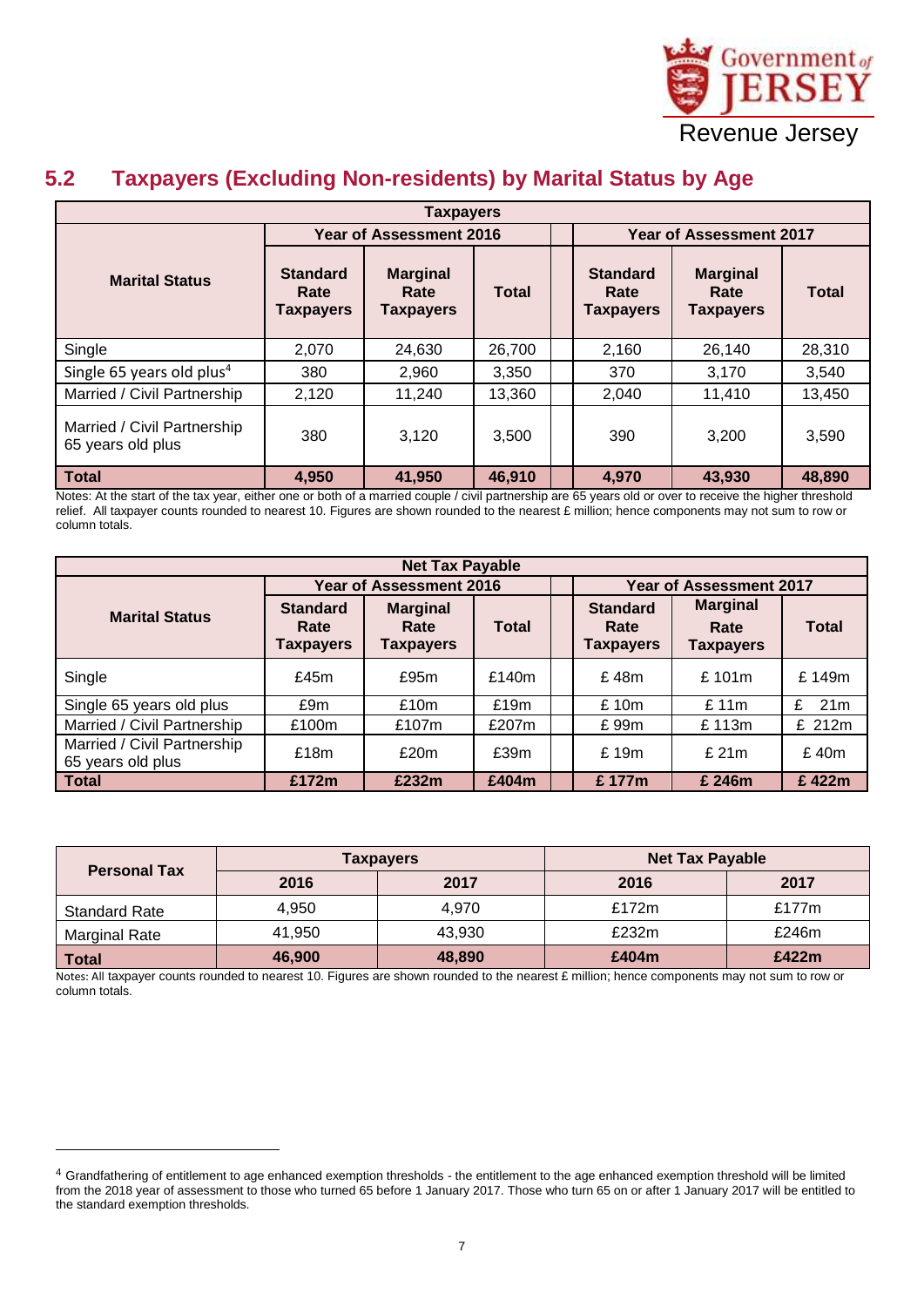

## <span id="page-7-0"></span>**6 Income Sources and Tax Payable**

#### <span id="page-7-1"></span>**6.1 Income by Sources Totals**

|              | 2017   |                               |                                   |                                                                 |                                  |  |  |  |  |
|--------------|--------|-------------------------------|-----------------------------------|-----------------------------------------------------------------|----------------------------------|--|--|--|--|
| Rate         | Count  | <b>Total</b><br><b>Income</b> | <b>Total TAS</b><br><b>Income</b> | <b>Total</b><br><b>Income</b><br><b>Including</b><br><b>TAS</b> | <b>Net Tax</b><br><b>Payable</b> |  |  |  |  |
| Marginal     | 43,930 | £1,912m                       | £3m                               | £1,914m                                                         | £246m                            |  |  |  |  |
| Standard     | 4,970  | £1,093m                       | £15 $m$                           | £1,107m                                                         | £177m                            |  |  |  |  |
| <b>Total</b> | 48,890 | £3,004m                       | £18m                              | £3,022m                                                         | £422m                            |  |  |  |  |

|              |        | 2016                          |                                   |                                                       |                                  |  |  |  |  |  |  |
|--------------|--------|-------------------------------|-----------------------------------|-------------------------------------------------------|----------------------------------|--|--|--|--|--|--|
| Rate         | Count  | <b>Total</b><br><b>Income</b> | <b>Total TAS</b><br><b>Income</b> | <b>Total Income</b><br><b>Including</b><br><b>TAS</b> | <b>Net Tax</b><br><b>Payable</b> |  |  |  |  |  |  |
| Marginal     | 41,950 | £1,819m                       | £3m                               | £1,821m                                               | £232m                            |  |  |  |  |  |  |
| Standard     | 4,950  | £1,036m                       | £12m                              | £1,048m                                               | £172m                            |  |  |  |  |  |  |
| <b>Total</b> | 46,900 | £2,855m                       | £15m                              | £2,870m                                               | £404m                            |  |  |  |  |  |  |

| <b>Income by Source</b>            | 2016    | 2017    |
|------------------------------------|---------|---------|
| Total Income                       | £2,855m | £3,004m |
| Total Taxed at Source (TAS) Income | £15m    | £18m    |
| Total Income Including TAS         | £2,870m | £3,022m |
| <b>Net Tax Payable</b>             | £404m   | £422m   |

#### <span id="page-7-2"></span>**6.2 Income Sources**

|              | 2017   |               |                 |                               |                 |               |                                      |                                |                |  |  |  |
|--------------|--------|---------------|-----------------|-------------------------------|-----------------|---------------|--------------------------------------|--------------------------------|----------------|--|--|--|
|              | Count  |               |                 | <b>Total Income by Source</b> |                 |               | <b>Total</b>                         |                                |                |  |  |  |
| Rate         |        | Total         | <b>Total</b>    | Total                         | <b>Total</b>    | <b>Total</b>  | Total<br><b>Income</b><br><b>TAS</b> |                                | <b>Net Tax</b> |  |  |  |
|              |        | Earned        | <b>Unearned</b> | <b>Pensions</b>               | <b>Business</b> | <b>Income</b> | <b>Income</b>                        | <b>Including</b><br><b>TAS</b> | Payable        |  |  |  |
|              |        | Income $\geq$ | <b>Income</b>   | <b>Income</b>                 | <b>Income</b>   |               |                                      |                                |                |  |  |  |
| Marginal     | 43,930 | £1,512m       | £116m           | £216m                         | £67m            | £1,912m       | £3m                                  | £1,914m                        | £ 246m         |  |  |  |
| Standard     | 4,970  | £566m         | £394m           | £41m                          | £91m            | £1,093m       | £15m                                 | £1,107m                        | £177m          |  |  |  |
| <b>Total</b> | 48,890 | £2,079m       | £510m           | £257m                         | £159m           | £3,004m       | £18m                                 | £3,022m                        | £422m          |  |  |  |

Notes:

1

All taxpayer counts rounded to nearest 10. Figures are shown rounded to the nearest £ million; hence components may not sum to row or column totals

TAS - Taxed at source income (Jersey)

 Standard rate taxpayers are taxed at 20% of their total income, therefore 20% of £1,107m should yield £221m. But in 2017 standard taxpayers paid £177m. This is due to standard rate taxpayers receiving some reliefs in 2017 and or receiving tax credits on income where tax has already been paid.

<sup>5</sup> Employment income only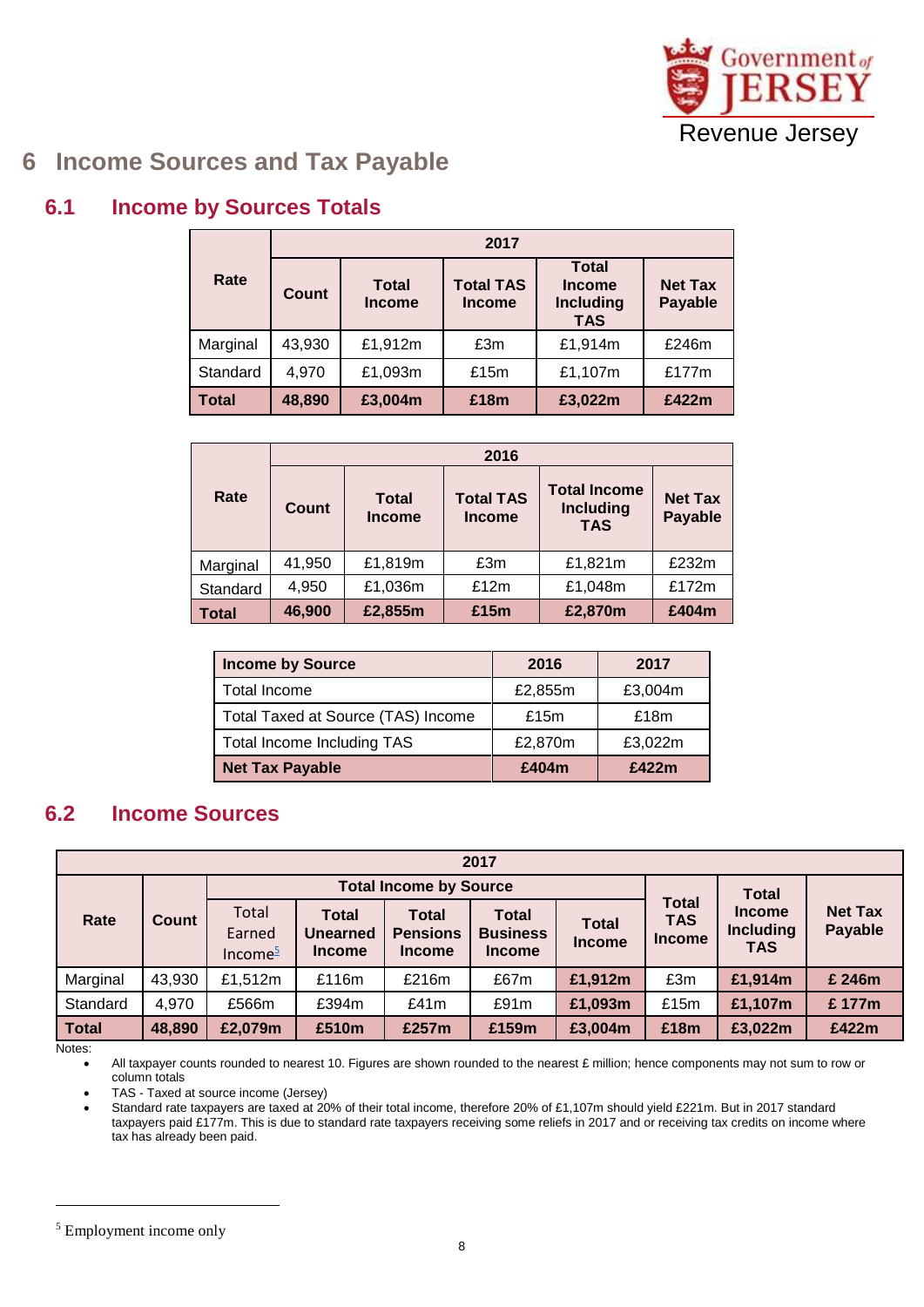

#### <span id="page-8-0"></span>**6.3 Income Range by Tax Paid**

| 2017                                       |                                     |                |                               |  |  |  |  |  |  |  |
|--------------------------------------------|-------------------------------------|----------------|-------------------------------|--|--|--|--|--|--|--|
| <b>Income Range</b>                        | <b>Count of</b><br><b>Taxpayers</b> | <b>Net Tax</b> | % of Total<br><b>Tax Paid</b> |  |  |  |  |  |  |  |
| £20,000 or less                            | 7,930                               | £6m            |                               |  |  |  |  |  |  |  |
| £20,001 - £25,000                          | 5,120                               | £ 10m          |                               |  |  |  |  |  |  |  |
| £25,001 - £30,000                          | 4,760                               | £ 13m          |                               |  |  |  |  |  |  |  |
| £30,001 - £35,000                          | 4,370                               | £15m           |                               |  |  |  |  |  |  |  |
| £35,001 - £40,000                          | 3,590                               | £ 16m          |                               |  |  |  |  |  |  |  |
| £40,001 - £45,000                          | 2,930                               | £ 15m          |                               |  |  |  |  |  |  |  |
| £45,001 - £50,000                          | 2,570                               | £ 16m          |                               |  |  |  |  |  |  |  |
| Subtotal Income £50,000 or less            | 31,260                              | £91m           | 22%                           |  |  |  |  |  |  |  |
|                                            |                                     |                |                               |  |  |  |  |  |  |  |
| £50,001 - £55,000                          | 2,150                               | £15m           |                               |  |  |  |  |  |  |  |
| £55,001 - £60,000                          | 1,850                               | £ 15m          |                               |  |  |  |  |  |  |  |
| £60,001 - £65,000                          | 1,480                               | £13m           |                               |  |  |  |  |  |  |  |
| £65,001 - £70,000                          | 1,270                               | £ 13m          |                               |  |  |  |  |  |  |  |
| £70,001 - £75,000                          | 1,100                               | £12m           |                               |  |  |  |  |  |  |  |
| £75,001 - £80,000                          | 980                                 | £11m           |                               |  |  |  |  |  |  |  |
| £80,001 - £85,000                          | 830                                 | £10m           |                               |  |  |  |  |  |  |  |
| £85,001 - £90,000                          | 760                                 | £11m           |                               |  |  |  |  |  |  |  |
| £90,001 - £95,000                          | 660                                 | £ 10m          |                               |  |  |  |  |  |  |  |
| £95,001 - £100,000                         | 600                                 | £10m           |                               |  |  |  |  |  |  |  |
| Subtotal Income between £50,001 & £100,000 | 11,670                              | £119m          | 28%                           |  |  |  |  |  |  |  |
|                                            |                                     |                |                               |  |  |  |  |  |  |  |
| £100,001 - £250,000                        | 4,980                               | £128m          |                               |  |  |  |  |  |  |  |
| £250,001 - £500,000                        | 660                                 | £40m           |                               |  |  |  |  |  |  |  |
| Greater than £500,000                      | 320                                 | £45m           |                               |  |  |  |  |  |  |  |
| Subtotal Income greater than £100,000      | 5,960                               | £ 212m         | 50%                           |  |  |  |  |  |  |  |
|                                            |                                     |                |                               |  |  |  |  |  |  |  |
| <b>Total</b>                               | 48,890                              | £422m          | 100%                          |  |  |  |  |  |  |  |

Notes:

 Generally the income is representative of a full year's income. However in some cases the income relates to seasonal workers or contract staff who are not resident in Jersey for a whole year and therefore receive allowances apportioned to the time they are resident. Thus it is possible to have what appears to be a low income and still have a tax liability.

 For married / civil partnership the allocation on the income range is determined by reference to combined marital / partnership income

All taxpayer counts rounded to nearest 10. Figures are shown rounded to the nearest £ million; hence components may not sum to row or column totals.

• For 2016, please see Tax Statistical Digest https://www.gov.je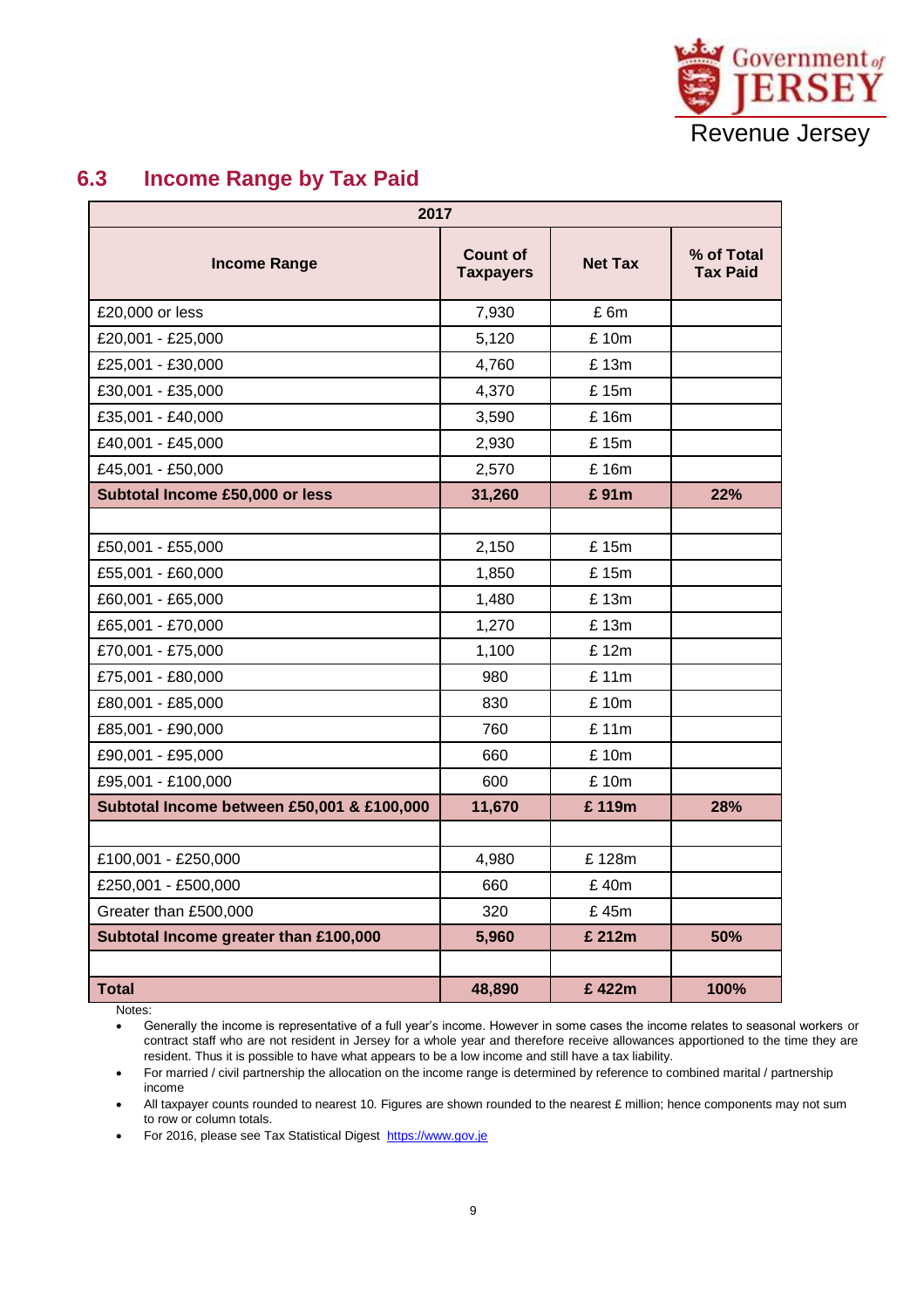

| 2017                  |                   |                |  |                   |                 |  |                    |  |  |  |
|-----------------------|-------------------|----------------|--|-------------------|-----------------|--|--------------------|--|--|--|
|                       | <b>Married</b>    |                |  | <b>Single</b>     |                 |  |                    |  |  |  |
| <b>Income Range</b>   | <b>Tax Payers</b> | <b>Net Tax</b> |  | <b>Tax Payers</b> | <b>Net Tax</b>  |  | <b>Grand Total</b> |  |  |  |
| £20,000 or less       | 250               | £ 0m           |  | 7,680             | £6m             |  | £6m                |  |  |  |
| £20,001 - £25,000     | 110               | £0m            |  | 5,010             | £ 10m           |  | £ 10m              |  |  |  |
| £25,001 - £30,000     | 440               | £0m            |  | 4,320             | £13m            |  | £13m               |  |  |  |
| £30,001 - £35,000     | 960               | £1m            |  | 3,410             | £ 14m           |  | £15m               |  |  |  |
| £35,001 - £40,000     | 1,030             | £ 2m           |  | 2,560             | £13m            |  | £ 16m              |  |  |  |
| £40,001 - £45,000     | 1,060             | £ 3m           |  | 1,870             | £12m            |  | £15m               |  |  |  |
| £45,001 - £50,000     | 1,110             | £5m            |  | 1,460<br>£ 11m    |                 |  | £ 16m              |  |  |  |
| £50,001 - £55,000     | 1,030             | £6m            |  | 1,120             | £ 10m           |  | £15m               |  |  |  |
| £55,001 - £60,000     | 990               | £6m            |  | 860               | £ 8m            |  | £15m               |  |  |  |
| £60,001 - £65,000     | 840               | £6m            |  | 640               | £7m             |  | £13m               |  |  |  |
| £65,001 - £70,000     | 800               | £7m            |  | 470               | £6m             |  | £13m               |  |  |  |
| £70,001 - £75,000     | 720               | £7m            |  | 380               | $E$ 5m          |  | £12m               |  |  |  |
| £75,001 - £80,000     | 690               | £7m            |  | 280               | $£$ 4m          |  | £ 11m              |  |  |  |
| £80,001 - £85,000     | 640               | £7m            |  | 200               | £3m             |  | £ 10m              |  |  |  |
| £85,001 - £90,000     | 550               | £7m            |  | 210               | E <sub>3m</sub> |  | £ 11m              |  |  |  |
| £90,001 - £95,000     | 520               | £7m            |  | 150               | E2m             |  | £ 10m              |  |  |  |
| £95,001 - £100,000    | 450               | £7m            |  | 150               | E <sub>3m</sub> |  | £ 10m              |  |  |  |
| £100,001 - £250,000   | 4,070             | £104m          |  | 910               | £ 24m           |  | £128m              |  |  |  |
| £250,001 - £500,000   | 540               | £33m           |  | 120               | $E$ 7 $m$       |  | £40m               |  |  |  |
| Greater than £500,000 | 260               | £ 35m          |  | 60                | £ 10m           |  | £45m               |  |  |  |
| <b>Grand Total</b>    | 17,040            | £ 253m         |  | 31,850            | £170m           |  | £422m              |  |  |  |

#### <span id="page-9-0"></span>**6.4 Income Range by Marital Status by Tax Paid**

Note: All taxpayer counts rounded to nearest 10. Figures are shown rounded to the nearest £ million; hence components may not sum to row or column totals. Table above excludes Non-Residents.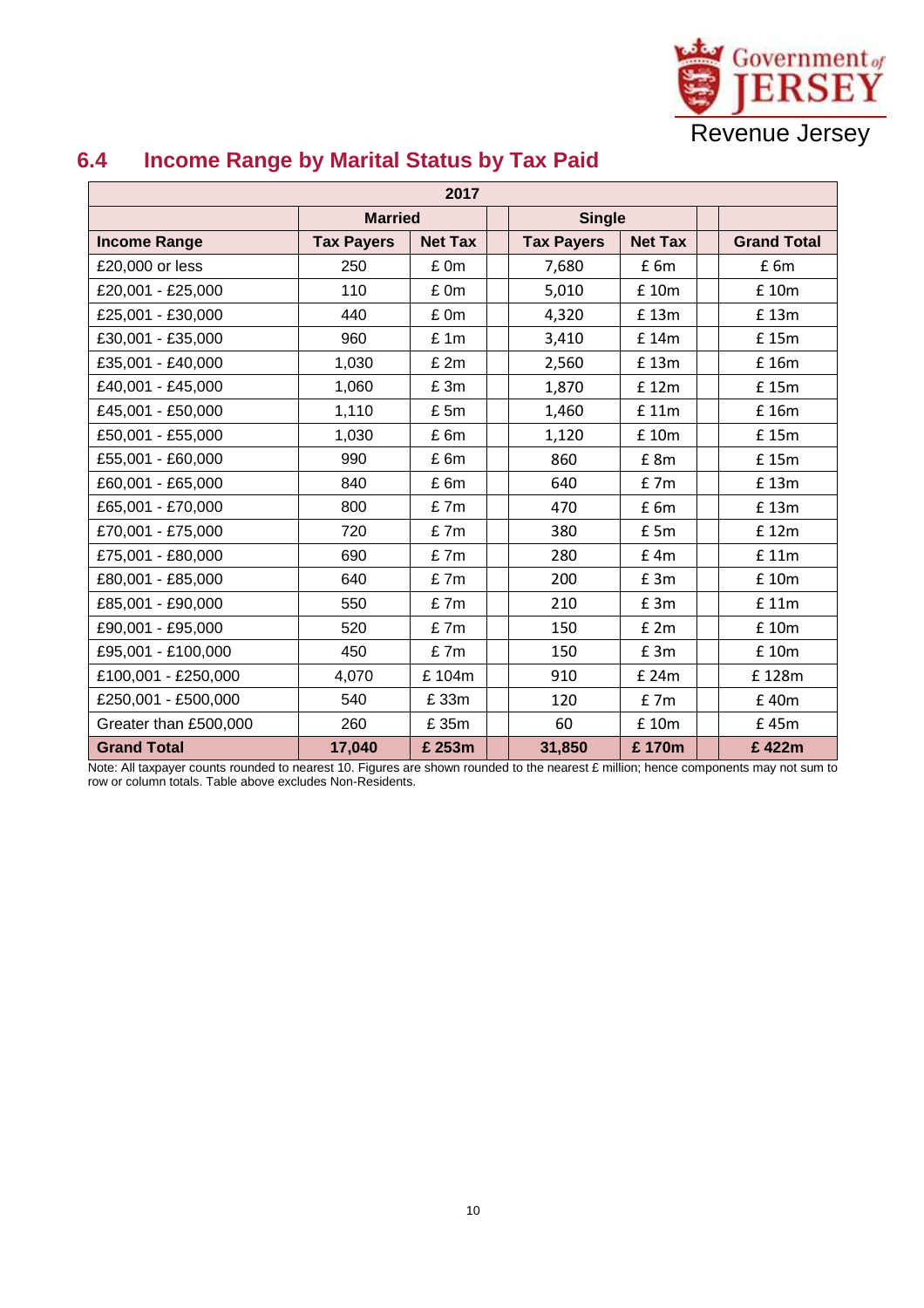

# <span id="page-10-0"></span>**7 Prior Year and Current Year Basis (PYB – CYB)**

| Count                 |                                   |                                     |              |  |                                   |                                     |              |  |  |  |
|-----------------------|-----------------------------------|-------------------------------------|--------------|--|-----------------------------------|-------------------------------------|--------------|--|--|--|
|                       | <b>Year of Assessment 2016</b>    |                                     |              |  | <b>Year of Assessment 2017</b>    |                                     |              |  |  |  |
| <b>Marital Status</b> | <b>Prior Year</b><br><b>Basis</b> | <b>Current Year</b><br><b>Basis</b> | <b>Total</b> |  | <b>Prior Year</b><br><b>Basis</b> | <b>Current</b><br><b>Year Basis</b> | <b>Total</b> |  |  |  |
| Married               | 13,810                            | 3,050                               | 16,860       |  | 13,580                            | 3.460                               | 17,040       |  |  |  |
| Single                | 17,560                            | 12,490                              | 30,040       |  | 17,420                            | 14.430                              | 31,850       |  |  |  |
| <b>Total</b>          | 31,360                            | 15,530                              | 46,900       |  | 31,000                            | 17,890                              | 48,890       |  |  |  |

# <span id="page-10-1"></span>**7.1 Personal Taxpayers by PYB or CYB**

### <span id="page-10-2"></span>**7.2 Personal Taxpayers by PYB or CYB by Net Tax Paid**

| <b>Net Tax Payable</b>          |                                      |                                     |          |  |                                      |                                     |              |  |  |  |
|---------------------------------|--------------------------------------|-------------------------------------|----------|--|--------------------------------------|-------------------------------------|--------------|--|--|--|
|                                 | <b>Year of Assessment 2016</b>       |                                     |          |  | <b>Year of Assessment 2017</b>       |                                     |              |  |  |  |
| <b>Marital</b><br><b>Status</b> | <b>Prior</b><br>Year<br><b>Basis</b> | <b>Current</b><br><b>Year Basis</b> | Total    |  | <b>Prior</b><br>Year<br><b>Basis</b> | <b>Current</b><br><b>Year Basis</b> | <b>Total</b> |  |  |  |
| Married                         | £201m                                | £44m                                | £245 $m$ |  | £202m                                | £50m                                | £253m        |  |  |  |
| Single                          | £111m                                | £48m                                | £159m    |  | £114 $m$                             | £56m                                | £170m        |  |  |  |
| Total                           | £312m                                | £92m                                | £404m    |  | £316m                                | £106m                               | £422m        |  |  |  |

#### <span id="page-10-3"></span>**7.3 Personal Taxpayers by PYB or CYB by Age Demographic**

|                    | <b>Year of Assessment 2016</b>       |                                        |                                   |                                      | <b>Year of Assessment 2017</b>         |                                   |
|--------------------|--------------------------------------|----------------------------------------|-----------------------------------|--------------------------------------|----------------------------------------|-----------------------------------|
| Age                | <b>Prior</b><br>Year<br><b>Basis</b> | <b>Current</b><br>Year<br><b>Basis</b> | <b>Total Tax</b><br><b>Payers</b> | <b>Prior</b><br>Year<br><b>Basis</b> | <b>Current</b><br>Year<br><b>Basis</b> | <b>Total Tax</b><br><b>Payers</b> |
| 20 years and under | 80                                   | 1,410                                  | 1,490                             | 80                                   | 1,660                                  | 1,740                             |
| $21 - 30$          | 1,200                                | 7,480                                  | 8,690                             | 890                                  | 8,280                                  | 9,170                             |
| $31 - 40$          | 5,420                                | 3,500                                  | 8,920                             | 5,100                                | 4,190                                  | 9,290                             |
| $41 - 50$          | 7,730                                | 1,930                                  | 9,660                             | 7,530                                | 2,260                                  | 9,790                             |
| $51 - 60$          | 7,630                                | 1,010                                  | 8,640                             | 7,830                                | 1,260                                  | 9,090                             |
| $61 - 70$          | 5,110                                | 180                                    | 5,290                             | 5,250                                | 240                                    | 5,480                             |
| 71 plus            | 4,200                                | 10                                     | 4,220                             | 4,330                                | 20                                     | 4,350                             |
| <b>Total</b>       | 31,360                               | 15,530                                 | 46,900                            | 31,000                               | 17,890                                 | 48,890                            |

Note: For married couples / civil partnership age is based on the oldest of the couple. All new taxpayers are registered as CYB, unless they are sole traders or their income derives only from investment income then they are PYB.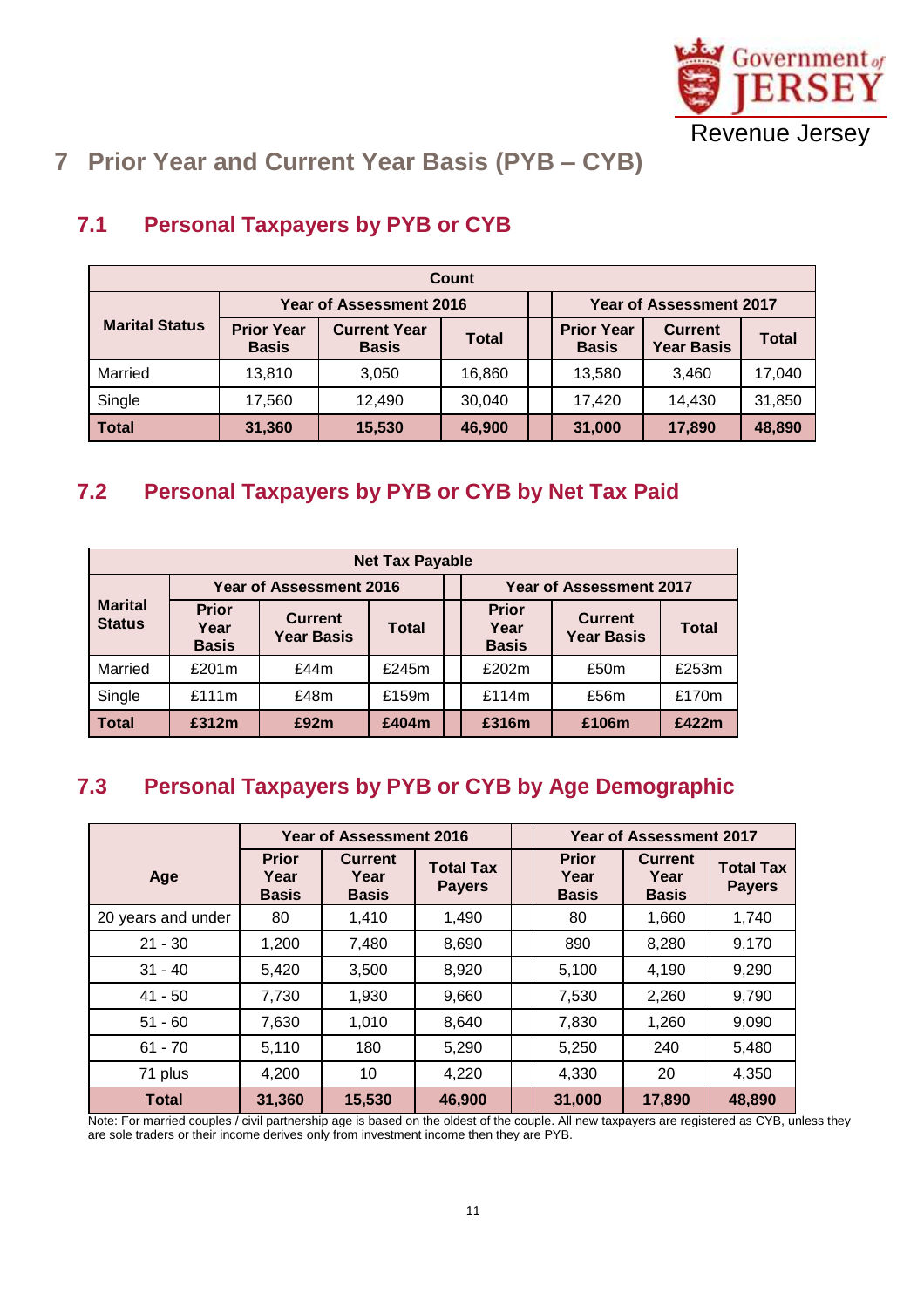



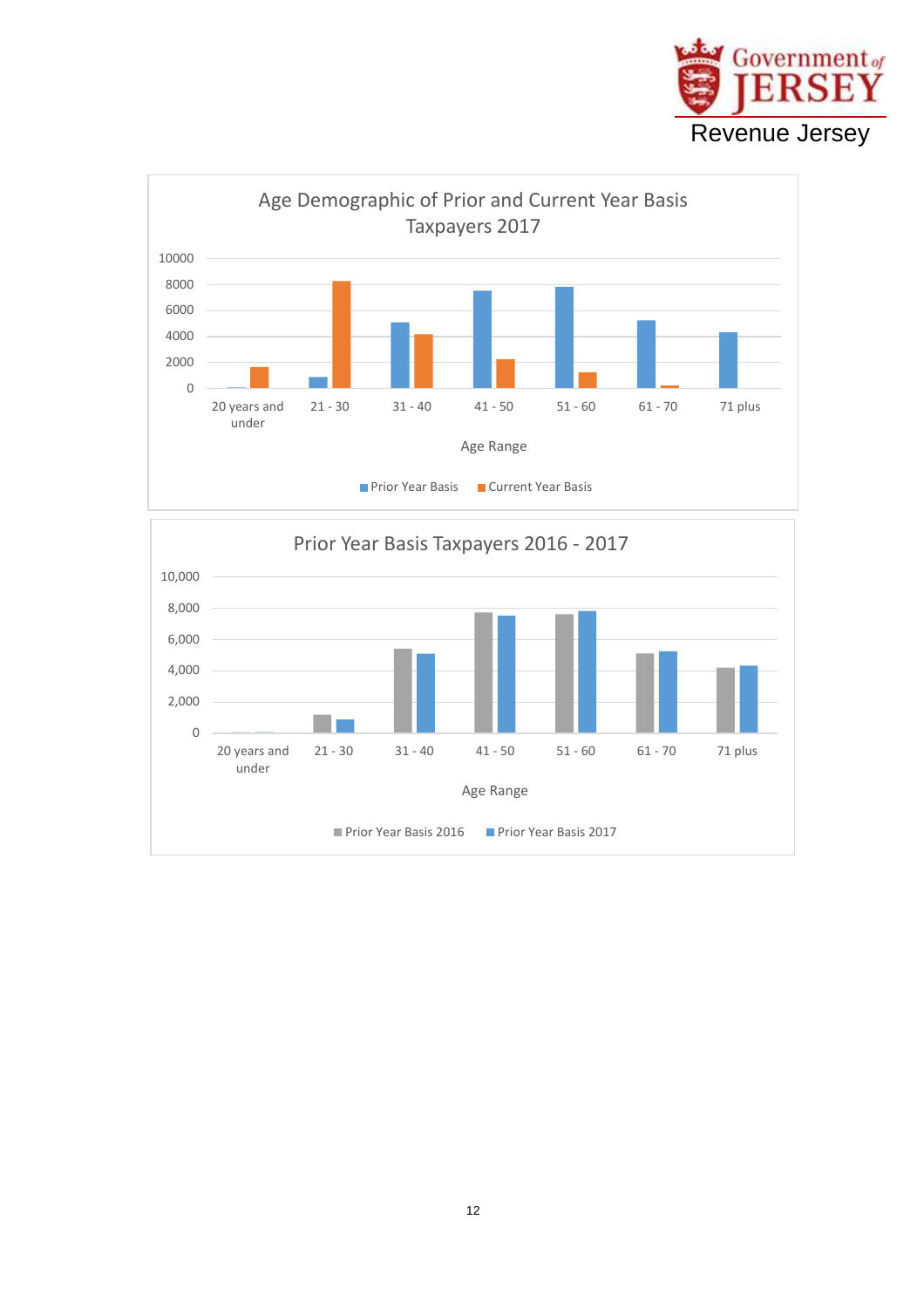

Government of

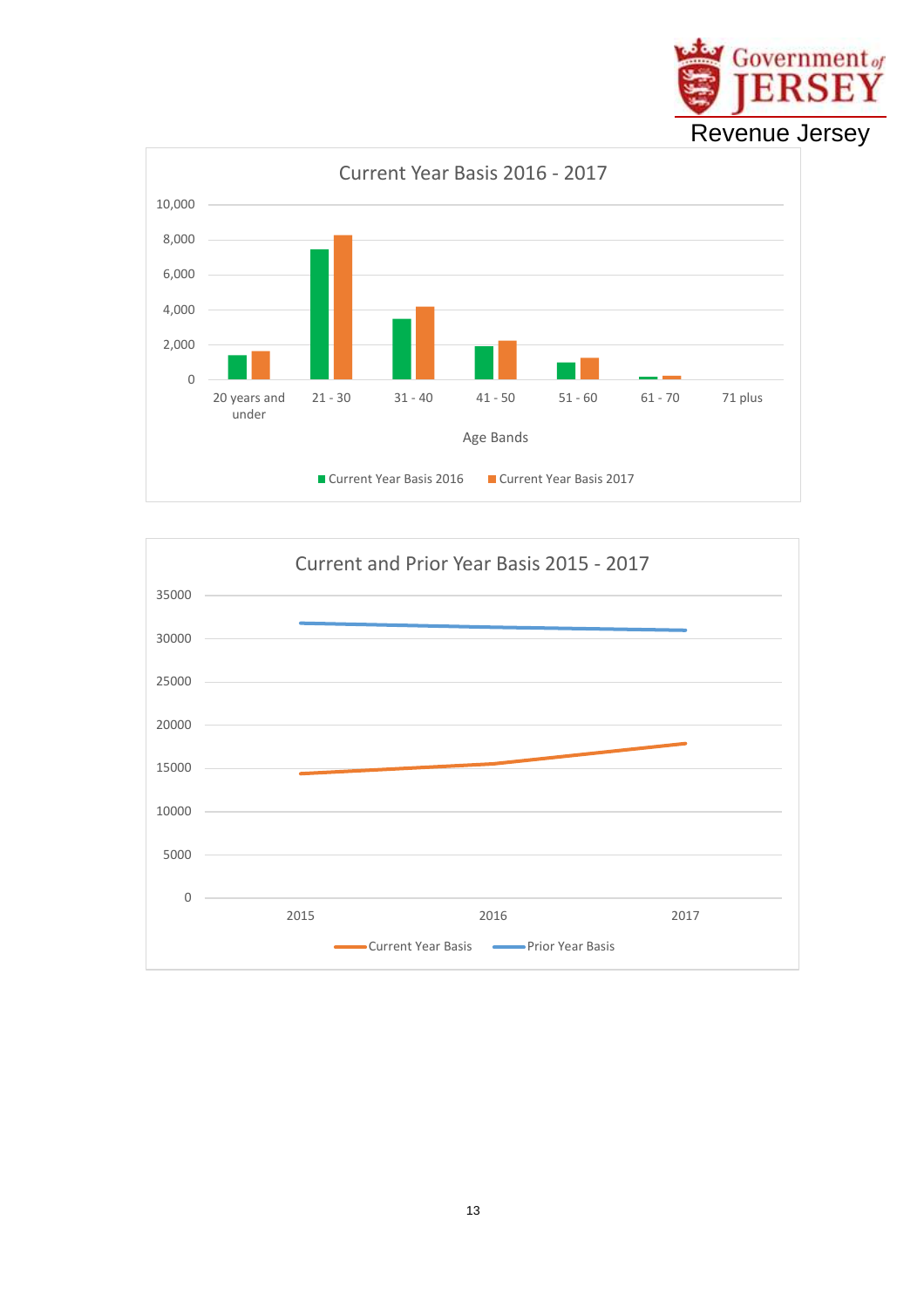

#### <span id="page-13-0"></span>**7.4 Income Streams by CYB and PYB**

|              | Count  | <b>Total</b><br><b>Earned</b><br><b>Income</b> | <b>Total</b><br><b>Unearned</b><br><b>Income</b> | <b>Total</b><br><b>Pension</b><br><b>Income</b> | <b>Total</b><br><b>Business</b><br><b>Income</b> | <b>Total</b><br><b>Income</b> | <b>Total</b><br><b>Taxed</b><br>at<br><b>Source</b><br>(TAS)<br><b>Income</b> | <b>Total</b><br><b>Income</b><br><b>Including</b><br><b>TAS</b> | <b>Net Tax</b><br><b>Payable</b> |
|--------------|--------|------------------------------------------------|--------------------------------------------------|-------------------------------------------------|--------------------------------------------------|-------------------------------|-------------------------------------------------------------------------------|-----------------------------------------------------------------|----------------------------------|
| <b>PYB</b>   | 31,000 | £1,364m                                        | £437m                                            | £252m                                           | £145m                                            | £2,198m                       | £17m                                                                          | £2,216m                                                         | £316m                            |
| <b>CYB</b>   | 17,890 | £714m                                          | £73m                                             | £4m                                             | £14m                                             | £806m                         | £0m                                                                           | £806m                                                           | £106m                            |
| <b>Total</b> | 48,890 | £2,079m                                        | £510m                                            | £257m                                           | £159m                                            | £3,004m                       | £18m                                                                          | £3,022m                                                         | £422m                            |

| <b>PYB - Income Stream</b>   | Total   | <b>Total</b> | <b>Total</b> |
|------------------------------|---------|--------------|--------------|
|                              | 2015    | 2016         | 2017         |
| <b>Total Earned Income</b>   | £1,363m | £1,364m      | £1,364m      |
| <b>Total Unearned Income</b> | £397m   | £433m        | £437m        |
| <b>Total Pension Income</b>  | £233m   | £250m        | £252m        |
| <b>Total Business Income</b> | £131m   | £140m        | £145m        |
|                              |         |              |              |
| <b>Total Income</b>          | £2,124m | £2,188m      | £2,198m      |
|                              |         |              |              |
| <b>Net Tax Payable</b>       | £300m   | £312m        | £316m        |

| <b>CYB - Income Stream</b>   | <b>Total</b> | <b>Total</b> | <b>Total</b> |
|------------------------------|--------------|--------------|--------------|
|                              | 2015         | 2016         | 2017         |
| <b>Total Earned Income</b>   | £542m        | £618m        | £714m        |
| <b>Total Unearned Income</b> | £17m         | £28m         | £73m         |
| <b>Total Pension Income</b>  | £3m          | £11m         | £4m          |
| <b>Total Business Income</b> | £6m          | £9m          | £14m         |
|                              |              |              |              |
| <b>Total Income</b>          | £567m        | £667m        | £806m        |
|                              |              |              |              |
| <b>Net Tax Payable</b>       | £78m         | £92m         | £106m        |

Note:

2/ The 2016 CYB Total Pension figure is skewed up by a small number of taxpayer declaring one off very large pension incomes for 2016.

<sup>1/</sup> All taxpayer counts rounded to nearest 10. Figures are shown rounded to the nearest £ million; hence components may not sum to row or column.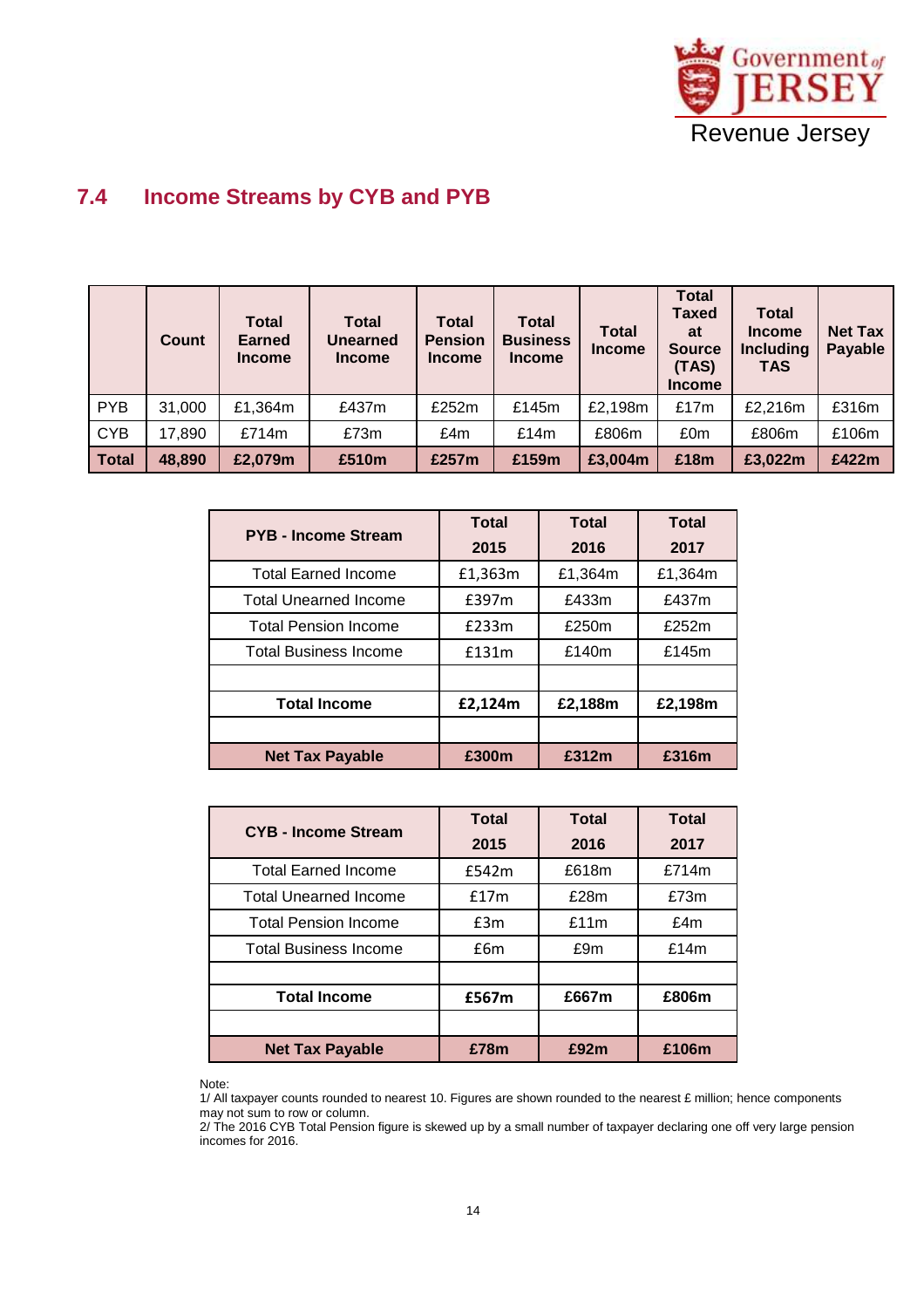

### <span id="page-14-0"></span>**8 Source of Payments**

| <b>Payment Method</b>            | 2015  | 2016  | 2017    |
|----------------------------------|-------|-------|---------|
| <b>ITIS</b>                      | £286m | £306m | £322m   |
| Payment On Account               | £53m  | £57m  | £60m    |
| Both ITIS and Payment On Account | £38m  | £41m  | £41 $m$ |
| <b>Net Tax Payable</b>           | £378m | £404m | £422m   |

Note: Figures are shown rounded to the nearest £ million; hence components may not sum to row or column totals. Payments made by Partnerships on behalf of partners, any other payment agreements and one off direct payments are included in the 'Both ITIS and POA' category.





Notes:

- ITIS Income Tax Instalment System
- POA This refers to taxpayers that do not pay tax via ITIS and that are required to pay by two instalments (an interim payment on account (POA) and a final instalment) in relation to a year of assessment.
- The figures represent the amount of tax and the method of payment by year of assessment and is a figurative representative of how Revenue is received into Revenue Jersey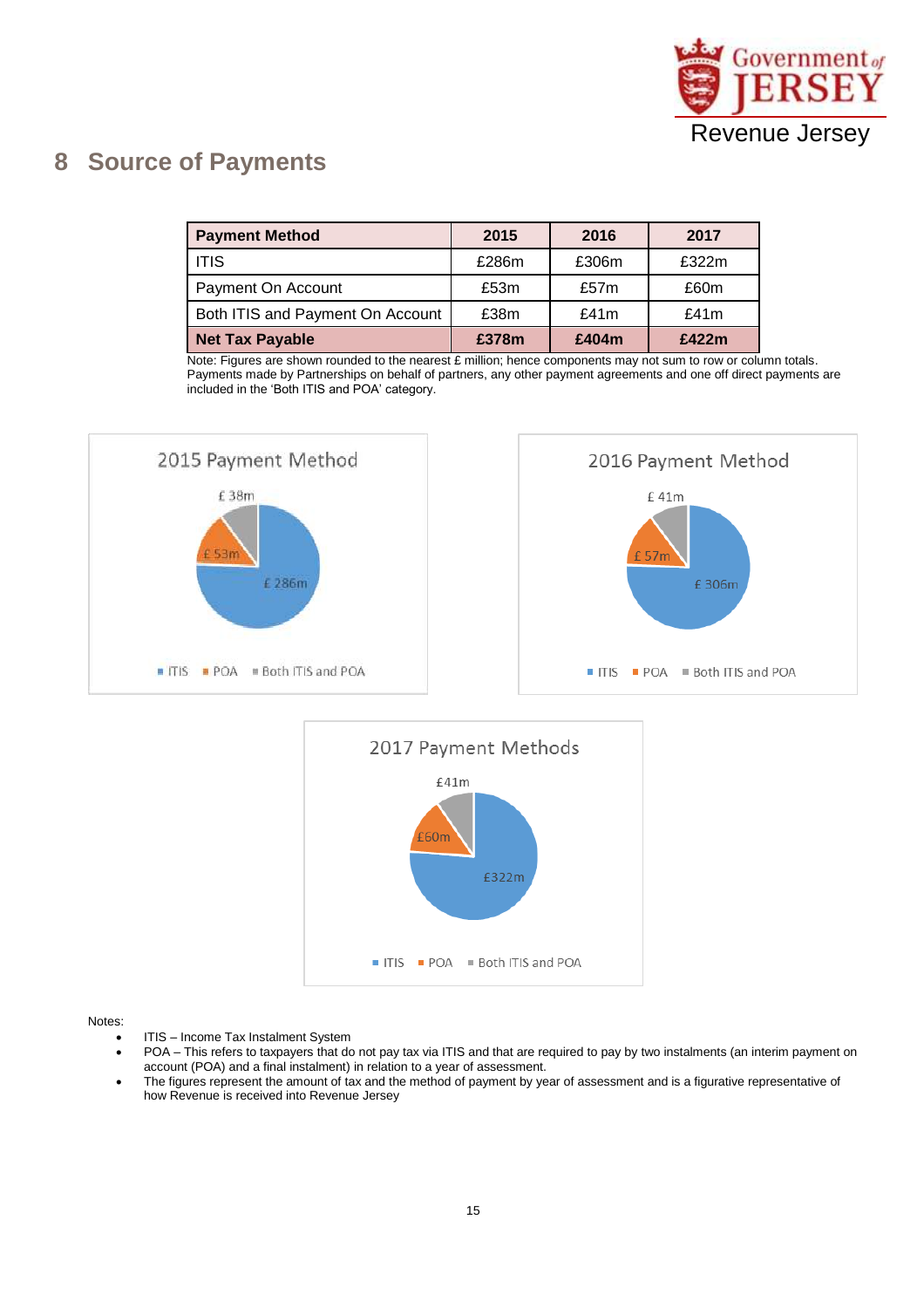

# <span id="page-15-0"></span>**9 Quintile Analysis**

| Quintile | Total Income <sup>6</sup> | <b>Net Tax</b><br>Payable | <b>Effective Rate</b> | % of Net Tax<br>Payable |
|----------|---------------------------|---------------------------|-----------------------|-------------------------|
|          | £150m                     | £9m                       | 6%                    | 2%                      |
| 2        | £ 262m                    | £ 26m                     | 10%                   | 6%                      |
| 3        | £376m                     | £44m                      | 12%                   | 10%                     |
| 4        | £570m                     | £80m                      | 14%                   | 19%                     |
| 5        | £1,648m                   | £ 264m                    | 16%                   | 62%                     |
| Total    | £3,004m                   | £422m                     |                       | 100%                    |

#### <span id="page-15-1"></span>**9.1 Taxpayer – Quintile Analysis**

| Analysis of Tax Paid (%) by Income:                                                                         | 2016  | 2017 |
|-------------------------------------------------------------------------------------------------------------|-------|------|
| <b>Higher Income:</b>                                                                                       |       |      |
| Percentage of personal income tax paid by the 5% of taxpayers with the<br>highest income                    | 32%   | 32%  |
| Percentage of personal income tax paid by the 10% of taxpayers with the<br>highest income (see table below) | 46%   | 46%  |
| Percentage of personal income tax paid by the 20% of taxpayers with the<br>highest income                   | 62%   | 62%  |
|                                                                                                             |       |      |
| <b>Lower Income:</b>                                                                                        |       |      |
| Percentage of personal income tax paid by the 20% of taxpayers with the<br>lowest income                    | $2\%$ | 2%   |

#### **Percentage of Personal Income Tax Paid by the 10% of taxpayers with the Highest Income 2013 - 2017 years of assessment**

|                                                                                                                | 2013 | 2014 | 2015 | 2016 | 2017 |
|----------------------------------------------------------------------------------------------------------------|------|------|------|------|------|
| Percentage of personal income tax paid by the<br>10% of taxpayers with the highest income (see<br>table above) | 45%  | 46%  | 45%  | 46%  | 46%  |

l

<sup>6</sup> Excluding TAS income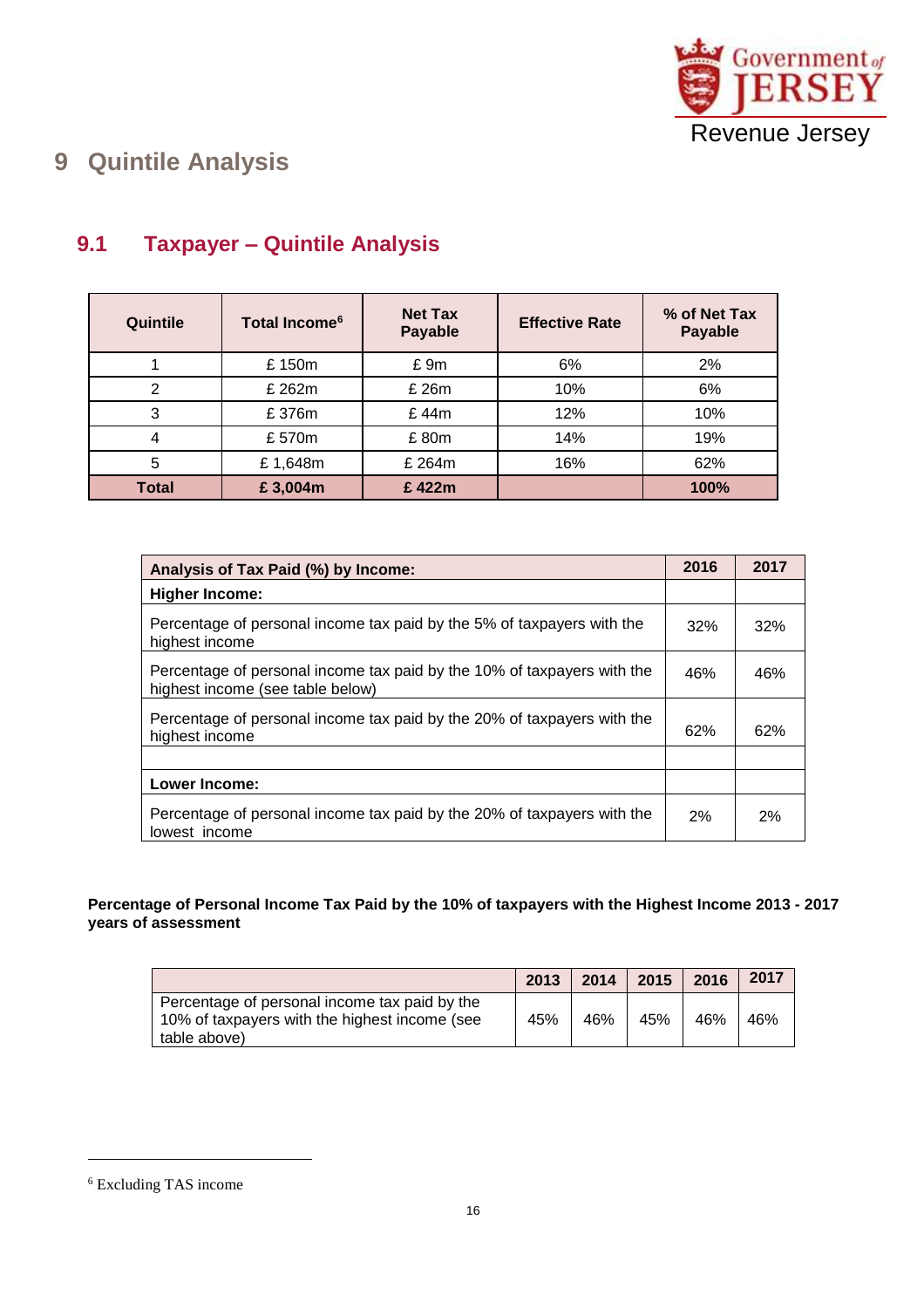

# <span id="page-16-0"></span>**10 Allowances, Reliefs and Deductions for Income Tax**

#### <span id="page-16-1"></span>**10.1 Children**

|                                                       | Rate         | 2015   | 2016   | 2017   |
|-------------------------------------------------------|--------------|--------|--------|--------|
|                                                       | Marginal     | 13,650 | 14,140 | 14,620 |
| <b>Number of Children - Lower</b><br><b>Allowance</b> | Standard     | 2,900  | 2,660  | 2,490  |
|                                                       | <b>Total</b> | 16,550 | 16,800 | 17,110 |
|                                                       |              |        |        |        |
|                                                       | Marginal     | £10m   | £11m   | £11m   |
| <b>Cost - Lower Allowance</b>                         | Standard     | £2m    | £1m    | £0.5m  |
|                                                       | <b>Total</b> | £12m   | £12m   | £12m   |
|                                                       |              | 2015   | 2016   |        |
|                                                       | Rate         |        |        | 2017   |
| Number of Children - Higher                           | Marginal     | 1,240  | 1,200  | 1,250  |
| <b>Allowance</b>                                      | Standard     | 490    | 490    | 510    |
|                                                       | <b>Total</b> | 1,730  | 1,690  | 1,750  |
|                                                       |              |        |        |        |
|                                                       | Marginal     | £3m    | £3m    | £3m    |
| <b>Cost - Higher Allowance</b>                        | Standard     | £1m    | £1m    | £1m    |
|                                                       | <b>Total</b> | £3m    | £4m    | £3m    |
|                                                       |              |        |        |        |
| <b>Total Cost Children Higher and</b>                 | Marginal     | £13m   | £14m   | £14m   |
| <b>Lower Allowance</b>                                | Standard     | £3m    | £2m    | £1m    |
|                                                       | <b>Total</b> | £16m   | £16m   | £15m   |
|                                                       |              |        |        |        |
| <b>Total Number of Children Higher</b>                | Marginal     | 14,890 | 15,340 | 15,870 |
| and Lower Allowance                                   | Standard     | 3,390  | 3,150  | 3,000  |
|                                                       | <b>Total</b> | 18,280 | 18,490 | 18,870 |
|                                                       |              |        |        |        |
| <b>Total Number of Taxpayers</b>                      | Marginal     | 9,550  | 9,810  | 10,160 |
| <b>Higher and Lower Allowance</b>                     | Standard     | 1,780  | 1,680  | 1,600  |
|                                                       | <b>Total</b> | 11,330 | 11,490 | 11,760 |

Note: All taxpayer counts rounded to nearest 10. Figures are shown rounded to the nearest £ million; hence components may not sum to row or column

| <b>Child Care Relief</b>   |       |       |       |  |  |  |
|----------------------------|-------|-------|-------|--|--|--|
| 2015<br>2016<br>2017       |       |       |       |  |  |  |
| <b>Number of Children</b>  | 2,220 | 2,410 | 2,530 |  |  |  |
| <b>Number of Taxpayers</b> | 1,830 | 1,970 | 2,030 |  |  |  |
| Cost                       | £2m   | £3m   | £3m   |  |  |  |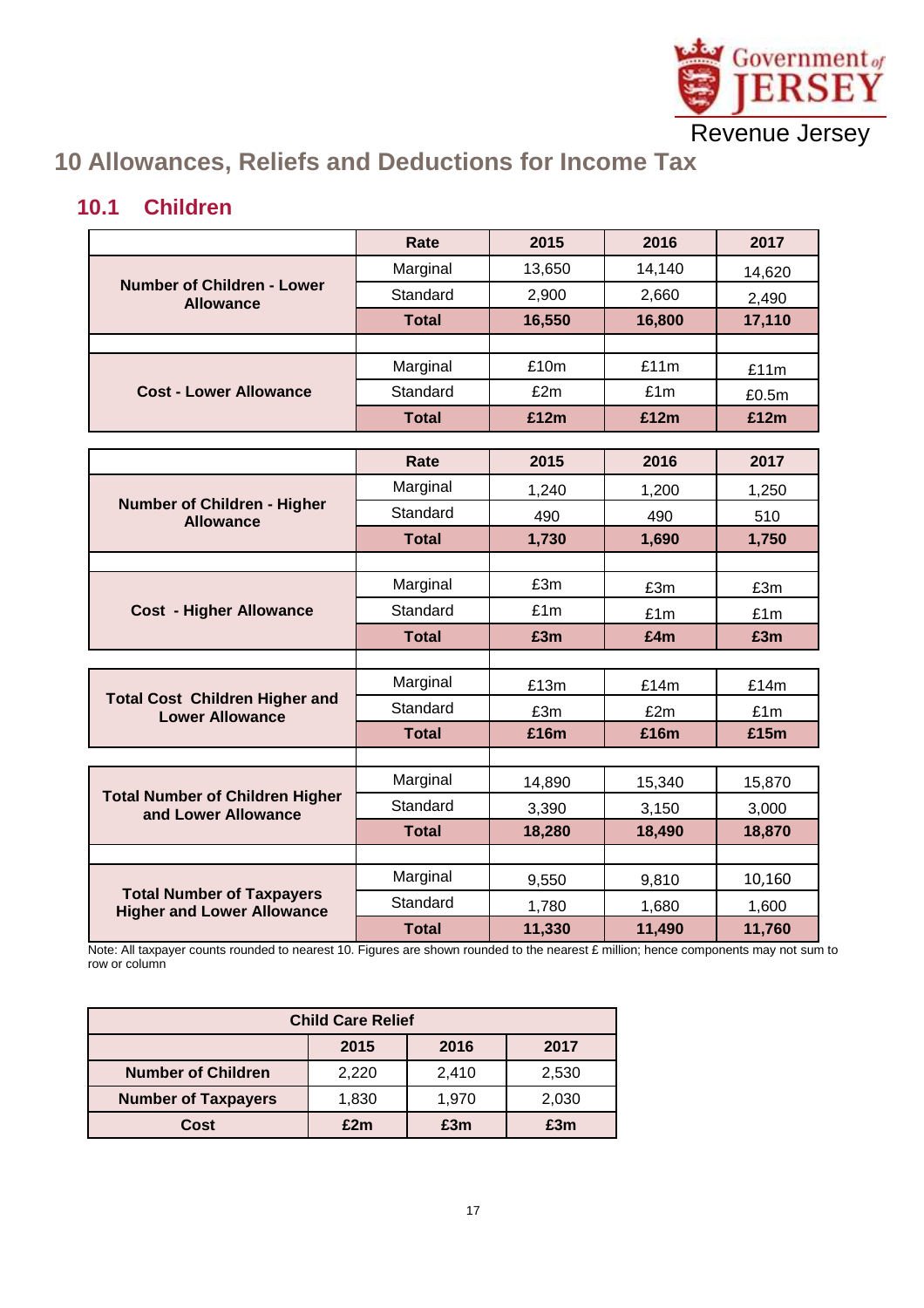

| <b>Additional Personal Allowance</b>   |              |       |       |       |  |  |  |  |
|----------------------------------------|--------------|-------|-------|-------|--|--|--|--|
|                                        | Rate         | 2015  | 2016  | 2017  |  |  |  |  |
|                                        | Marginal     | 2,460 | 2,520 | 2,680 |  |  |  |  |
| Standard<br><b>Number of Taxpayers</b> |              | 200   | 160   | 150   |  |  |  |  |
|                                        | <b>Total</b> | 2,660 | 2,680 | 2,830 |  |  |  |  |
|                                        |              |       |       |       |  |  |  |  |
|                                        | Marginal     | £3m   | £3m   | £3m   |  |  |  |  |
| <b>APA Cost</b>                        | Standard     | £0m   | £0m   | £0m   |  |  |  |  |
|                                        | <b>Total</b> | £3m   | £3m   | £3m   |  |  |  |  |

1. Count of taxpayers/children rounded to nearest 10. Note: All taxpayer counts rounded to nearest 10. Figures are shown rounded to the nearest £ million; hence components may not sum to row or column totals

2. Small amount of double counting of children when separated parents both claim for child

3. Both marginal rate and standard rate taxpayers can receive APA.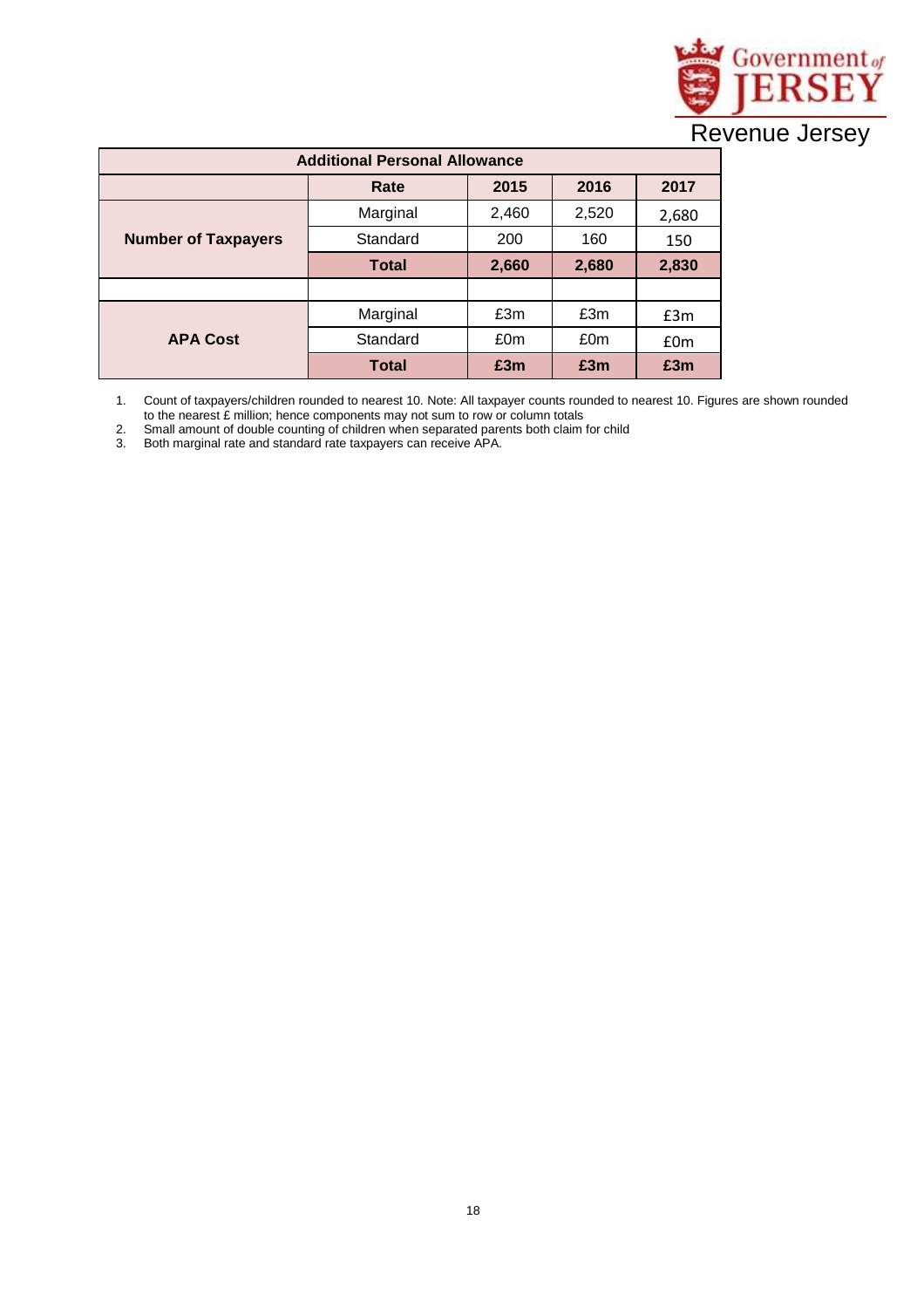

#### <span id="page-18-0"></span>**10.2 Mortgage Relief**

| <b>Mortgage Relief</b>            |       |       |       |  |  |  |  |  |
|-----------------------------------|-------|-------|-------|--|--|--|--|--|
|                                   | 2015  | 2016  | 2017  |  |  |  |  |  |
| Number of Taxpayers               | 8,940 | 9,070 | 9,117 |  |  |  |  |  |
| Amount of Interest Relief Claimed | £12m  | £11m  | £10m  |  |  |  |  |  |

Mortgage interest relief is only available to marginal rate taxpayers.

For interest relief on your main residence there is a capital restriction of £300,000.

Phasing out interest tax relief for main residence - from the year of assessment 2017 the interest cap is reducing by £1,500 per annum until the interest relief is removed from the year of assessment 2026.

#### <span id="page-18-1"></span>**10.3 Pension Contributions**

| <b>Pension Contributions</b>        |        |        |        |  |  |  |  |
|-------------------------------------|--------|--------|--------|--|--|--|--|
|                                     | 2015   | 2016   | 2017   |  |  |  |  |
| Number of Taxpayers                 | 15.190 | 15,050 | 15,613 |  |  |  |  |
| Amount of Retirement Relief Claimed | £11m   | £11m   | £10m   |  |  |  |  |

Available to standard rate and marginal rate taxpayers and deductible as an expense against relevant earnings.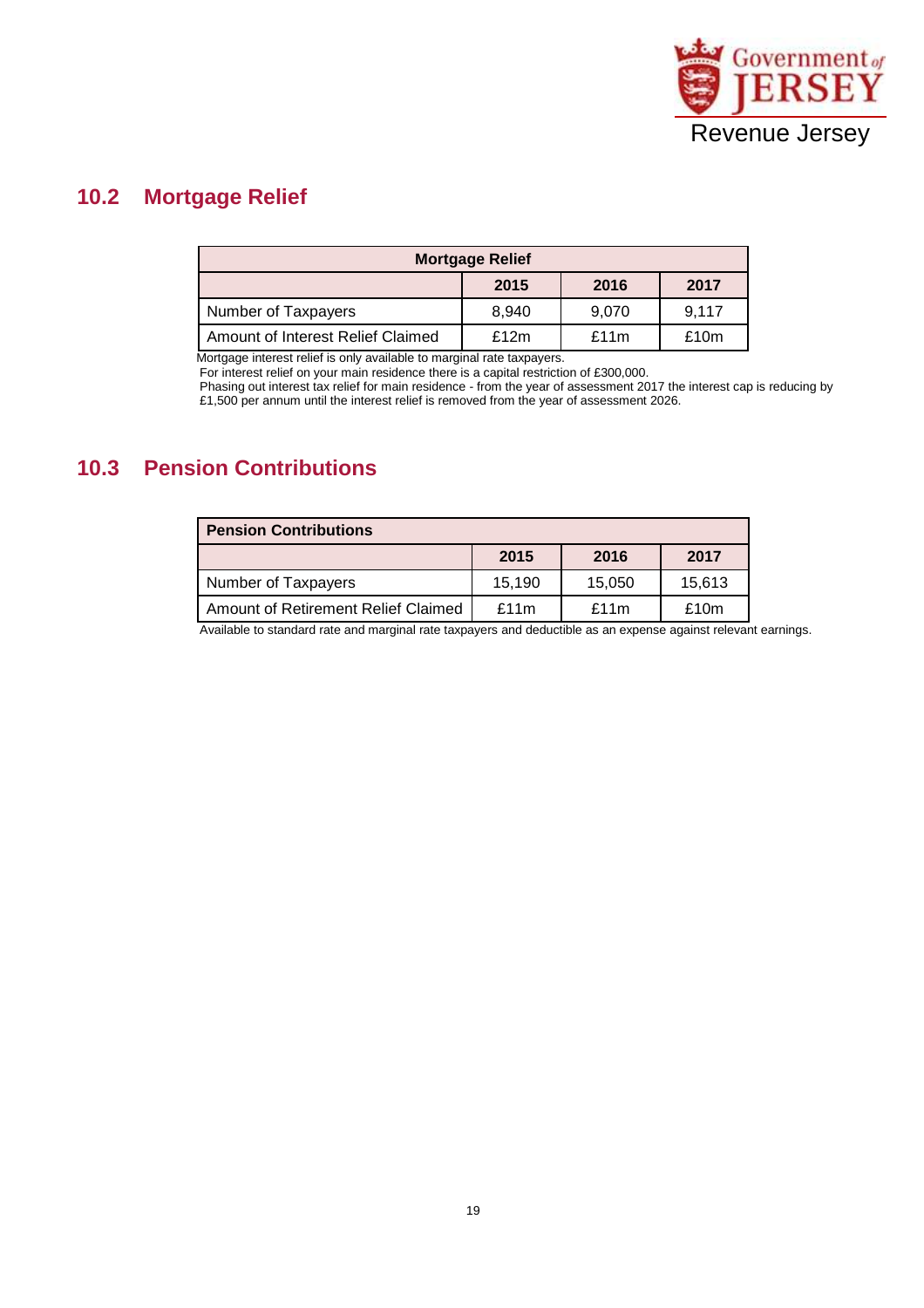

# <span id="page-19-0"></span>**11 Corporate Tax**

## <span id="page-19-1"></span>**11.1 Tax Payable by Tax Rate**

| <b>Companies by Rate</b>                                                                                                                                                          | 2012   | 2013   | 2014   | 2015   | 2016   | 2017   |
|-----------------------------------------------------------------------------------------------------------------------------------------------------------------------------------|--------|--------|--------|--------|--------|--------|
| Count - 0% companies - No tax<br>payable                                                                                                                                          | 42,700 | 44,730 | 46,960 | 43,990 | 43,530 | 40,540 |
| Count - 0% companies - positive tax<br>payable from Jersey property rental or<br>development, quarrying in Jersey, or<br>from the importation and/or supply of<br>hydrocarbon oil | 1,290  | 1,290  | 1,290  | 1,260  | 1,220  | 1,260  |
| <b>Total Count 0% Companies</b>                                                                                                                                                   | 43,990 | 46,020 | 48,250 | 45,250 | 44,750 | 41,800 |
| Total tax payable by 0% companies<br>in receipt of Jersey property<br>income/oil income etc.                                                                                      | £18m   | £17m   | £18m   | £20m   | £21m   | £22m   |
| Count - 10% companies - No Tax<br>Payable                                                                                                                                         | 730    | 730    | 730    | 690    | 710    | 720    |
| Count - 10% companies - Tax<br>payable                                                                                                                                            | 210    | 210    | 220    | 210    | 190    | 200    |
| Total Count - 10% companies                                                                                                                                                       | 940    | 940    | 950    | 900    | 900    | 920    |
| Total tax payable by 10%<br>companies                                                                                                                                             | £67m   | £63m   | £70m   | £70m   | £63m   | £68m   |
| Count 20% (utility) Companies                                                                                                                                                     | 20     | 20     | 20     | 20     | 20     | 20     |
| Total tax payable by 20% (utility)<br>companies                                                                                                                                   | £3m    | £3m    | £3m    | £4m    | £4m    | £5m    |
| <b>Count</b>                                                                                                                                                                      | 44,950 | 46,980 | 49,220 | 46,170 | 45,670 | 42,740 |
| Tax payable                                                                                                                                                                       | £89m   | £82m   | £91m   | £94m   | £89m   | £95m   |

Note: Count of companies rounded to nearest 10. Figures are shown rounded to the nearest £ million; hence components may not sum to row or column totals

Includes foreign incorporated but Jersey tax resident companies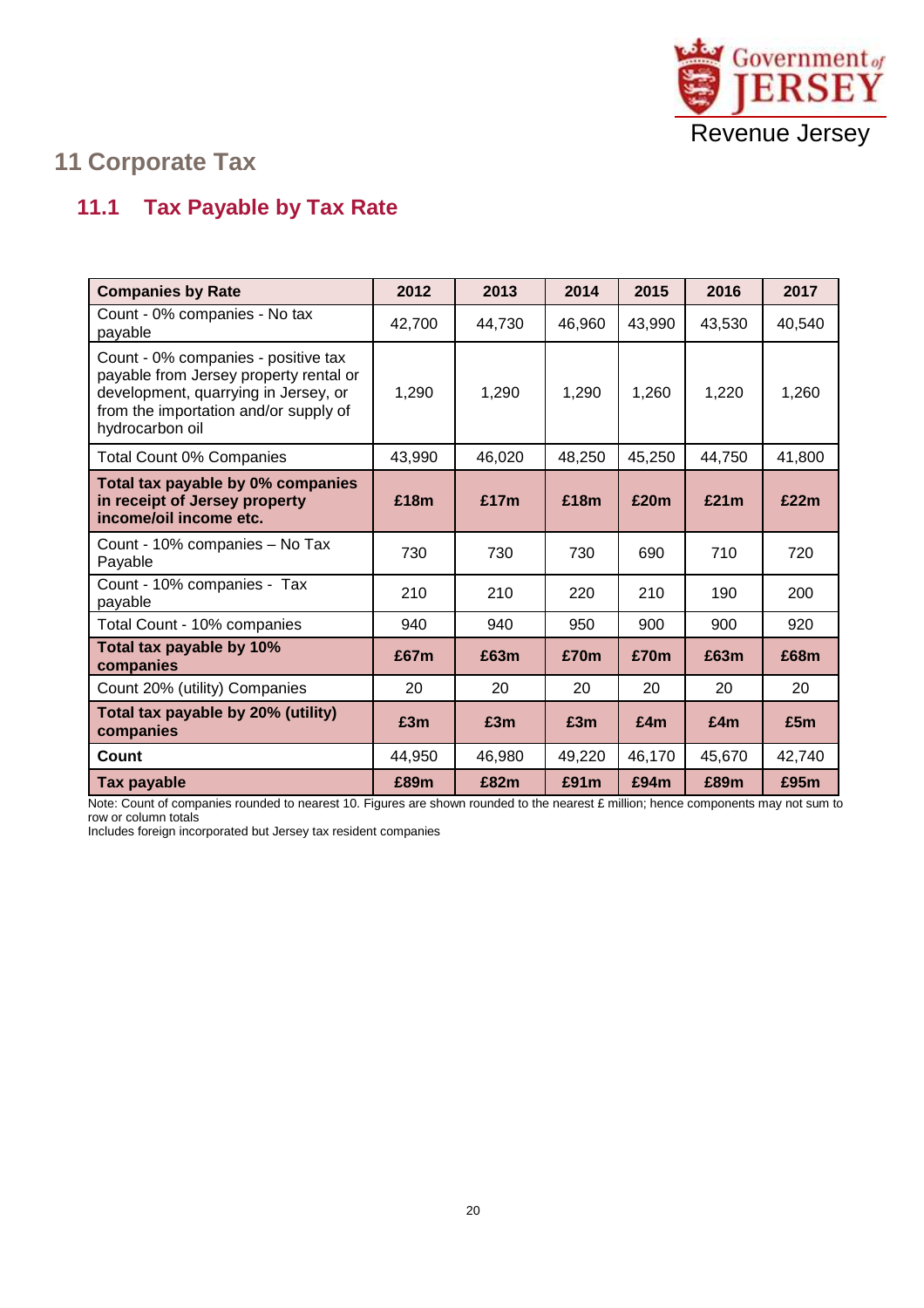

# <span id="page-20-0"></span>**12 Goods and Services Tax (GST)**

#### <span id="page-20-1"></span>**12.1 GST by Industry Codes**

| <b>Classification</b>                                   | <b>GST Charge</b> |        |        |        |                 |  |  |
|---------------------------------------------------------|-------------------|--------|--------|--------|-----------------|--|--|
|                                                         | 2014              | 2015   | 2016   | 2017   | 2018            |  |  |
| A - Agriculture, Forestry and Fishing                   | £1m               | £1m    | £1m    | £1m    | £1m             |  |  |
| B - Mining and Quarrying                                | £1m               | £1m    | £1m    | £1m    | f1m             |  |  |
| C - Manufacturing                                       | £2m               | £2m    | £2m    | £2m    | £3m             |  |  |
| D - Electricity, Gas, Steam, and Air Conditioning       | £4m               | £5m    | £4m    | £5m    | £5m             |  |  |
| E - Water Supply Sewerage Waste management              | £1m               | £1m    | £1m    | £1m    | f1m             |  |  |
| $F -$ Construction                                      | £6m               | £6m    | £6m    | £6m    | £6m             |  |  |
| G - Wholesale and Retail Trade                          | £37m              | £38m   | £38m   | £38m   | f41m            |  |  |
| H - Transportation and Storage                          | £1m               | f/m    | f/m    | £2m    | E2m             |  |  |
| I - Accommodation and food services activities          | £7m               | £8m    | £8m    | £8m    | £9m             |  |  |
| J - Information and Communication                       | £6m               | £6m    | £6m    | £6m    | £6m             |  |  |
| K - Financial and Insurance Activities                  | £0m               | £0m    | £0m    | £1m    | £1m             |  |  |
| L - Real Estate Activities                              | £2m               | £1m    | £1m    | £1m    | f1m             |  |  |
| M - Professional Scientific and Technical<br>Activities | £3m               | £3m    | £4m    | £4m    | f4m             |  |  |
| N - Administrative and Support Service Activities       | £2m               | £2m    | £3m    | £3m    | £3m             |  |  |
| O - Public Administration and Defence                   | $-E5m$            | $-E5m$ | $-E5m$ | $-£5m$ | $-E5m$          |  |  |
| $P - Education$                                         | £0m               | £0m    | £0m    | £0m    | £0m             |  |  |
| Q - Human Health and Social Work Activities             | £0m               | £0m    | £0m    | £0m    | £0m             |  |  |
| R - Arts Entertainment and Recreation                   | £1m               | £1m    | £1m    | £1m    | f1m             |  |  |
| S - Other Service Activities                            | £0m               | £0m    | £0m    | £0m    | £0 <sub>m</sub> |  |  |
| T - Activities of Households as Employers               | £0m               | £0m    | £0m    | £0m    | £0m             |  |  |
| $V -$ Charity                                           | $-£1m$            | $-£1m$ | $-£1m$ | $-£1m$ | $-E2m$          |  |  |
| W - DIY Housebuilder                                    | £0m               | £0m    | £0m    | £0m    | $f$ Om          |  |  |
| $X - Other$                                             | £0m               | £0m    | £0m    | £0m    | £0m             |  |  |
| <b>Total</b>                                            | £69m              | £70m   | £73m   | £75m   | £75m            |  |  |

Notes: Classification based on Companies House – Standard industrial classification of economic activities (SIC) Figures are shown rounded to the nearest £ million; hence components may not sum to row or column totals

| <b>Collection Of GST</b>                                          | <b>GST Charge</b> |      |      |      |      |  |
|-------------------------------------------------------------------|-------------------|------|------|------|------|--|
|                                                                   | 2014              | 2015 | 2016 | 2017 | 2018 |  |
| <b>GST Collected By Revenue Jersey</b>                            | £69m              | £70m | £73m | £75m | £75m |  |
| <b>GST Collected By Customs and Immigration</b><br><b>Service</b> | £3m               | £4m  | £4m  | £5m  | £6m  |  |
| <b>TOTAL GST</b>                                                  | £72m              | £74m | £77m | £80m | £81m |  |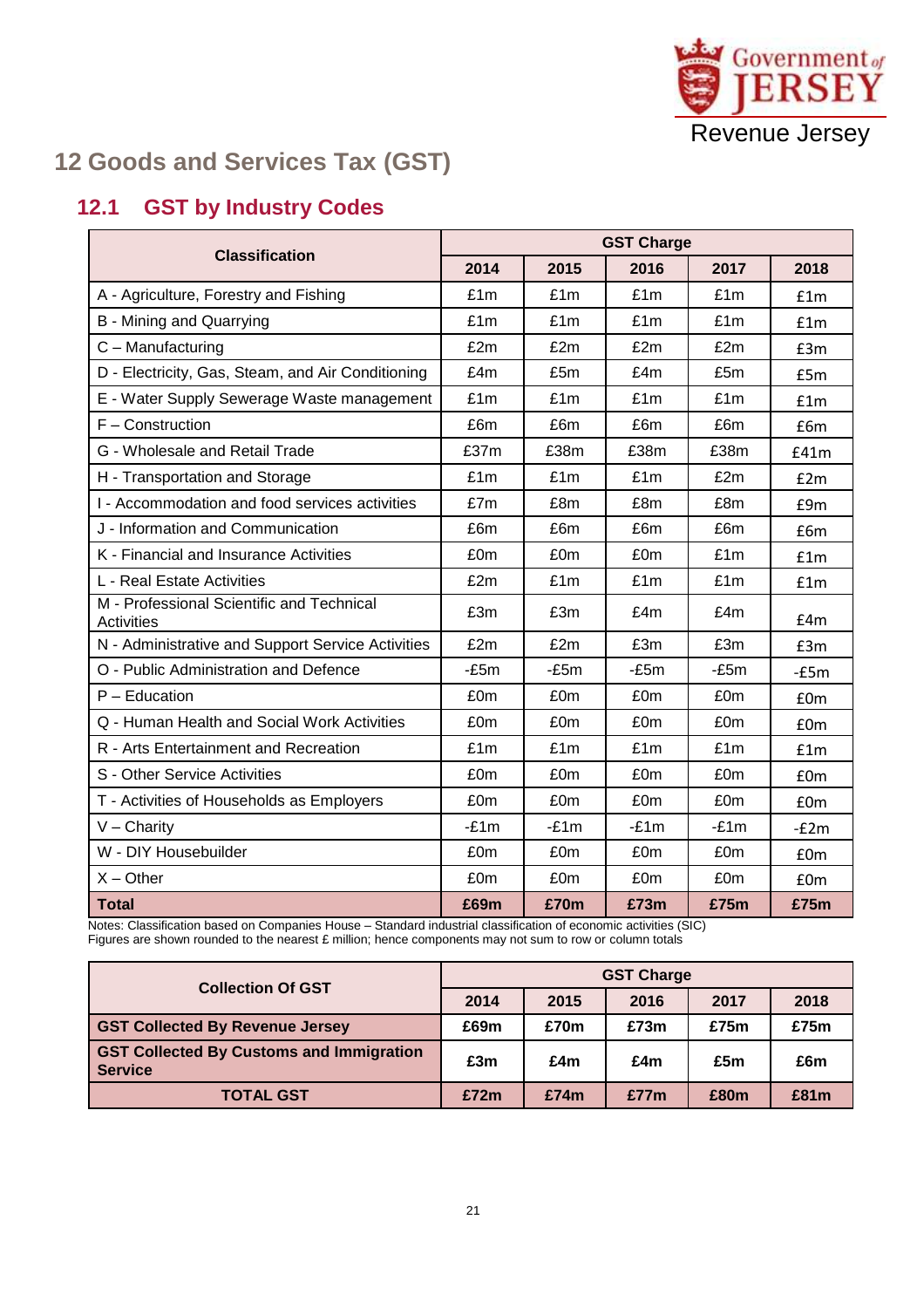

### <span id="page-21-0"></span>**13 International Service Entities**

|                                                                                | 2012     | 2013     | 2014   | 2015   | 2016   | 2017     | 2018   |
|--------------------------------------------------------------------------------|----------|----------|--------|--------|--------|----------|--------|
| Principle Ref N° Count                                                         | 340      | 340      | 370    | 380    | 380    | 380      | 350    |
| <b>Member Count</b>                                                            | 1,440    | 1,460    | 1,580  | 1,610  | 1,760  | 1,640    | 1800   |
| <b>Deposit Taker</b>                                                           | 30       | 30       | 20     | 20     | 20     | 20       | 20     |
| <b>Participating Member</b>                                                    | 640      | 660      | 670    | 630    | 630    | 560      | 730    |
| <b>Fund Functionary</b>                                                        | 30       | 30       | 30     | 20     | 20     | 20       | 10     |
| <b>Managed Manager</b>                                                         | 120      | 130      | 140    | 140    | 180    | 180      | 190    |
| <b>Affiliated Leader</b>                                                       | 100      | 100      | 90     | 90     | 90     | 90       | 90     |
| <b>Fund Services Business</b>                                                  | 120      | 130      | 120    | 120    | 110    | 110      | 120    |
| <b>Non-Affiliated Person</b>                                                   | 0        | $\Omega$ | 10     | 10     | 10     | $\Omega$ | 10     |
| <b>Other ISE</b>                                                               | 510      | 490      | 610    | 670    | 790    | 750      | 680    |
| Entity applying to maintain a list                                             | 100      | 110      | 90     | 100    | 90     | 90       | 90     |
| <b>CIF/AIF Collective investment fund &amp;</b><br>Alternative investment fund | $\Omega$ | 0        | 0      | 0      | 0      | 0        | 40     |
| MEM*                                                                           | $\Omega$ | $\Omega$ | 0      | 0      | 0      | 0        | 0      |
| <b>AIFSB - AIF services business</b>                                           | $\Omega$ | 0        | 0      | 0      | 0      | $\Omega$ | 10     |
| <b>Number of Vehicles</b>                                                      | 31,750   | 32,750   | 32,670 | 32,470 | 31,660 | 30,740   | 29,960 |
| <b>Total Fee</b>                                                               | £9m      | £9m      | £9m    | £9m    | £9m    | £8m      | £9m    |

\*MEM - Managed entity exclusively as manager fund service

business & collective investment fund

Count rounded to nearest 10. Figures are shown rounded to the nearest £ million; hence components may not sum to row or column totals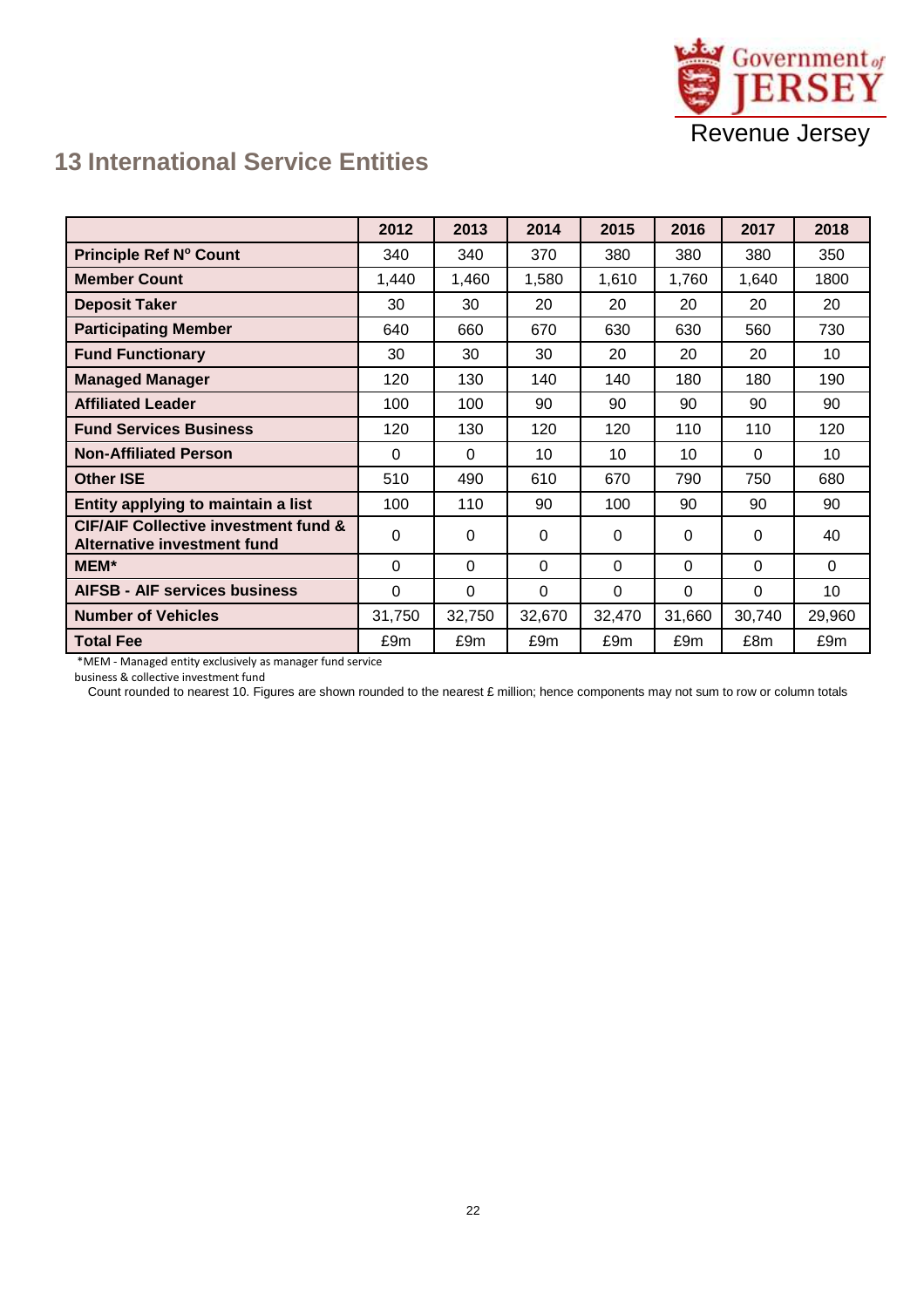

#### <span id="page-22-0"></span>**14 High Value Residents**

Jersey's 'High Value Residents' ('HVRs often referred to as '11ks' ), relates to those individuals who come to Jersey by obtaining "entitled status" under Regulation 2(1)(e) of the Control of Housing and Work (Residential and Employment Status) (Jersey) Regulations 2013 and those who have access to preferential tax rates.

The number of HVRs resident in Jersey continually varies due to those taking up residence and those leaving the Island. Current records indicate there are 166 resident HVRs (this figure includes those HVRs that will have taken up residence in 2018 and in 2019 to date)<sup>7</sup> .

|       | 2016 | 2017 |
|-------|------|------|
| Tax   | £12m | £13m |
| Count | 101  | 122  |

Tax Payable and Count of HVR's 2016 - 2017<sup>8</sup>

l

<sup>7</sup> As at 11th November 2019

<sup>8</sup> All of the Personal Tax Tables in this digest are inclusive of HVR data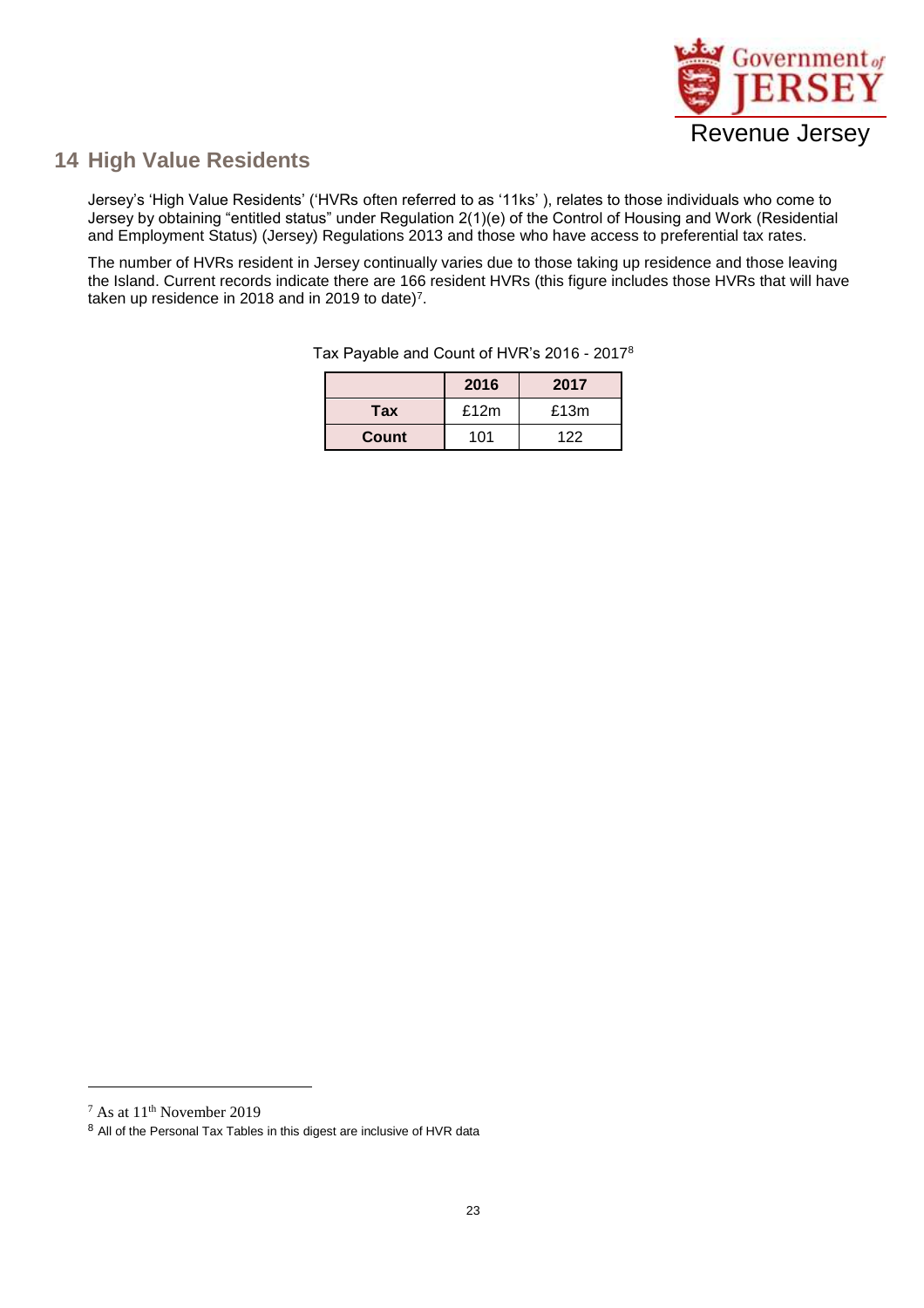

## <span id="page-23-0"></span>**15 Methodological Notes**

- Counts of taxpayers are inclusive of those taxpayers who have married or separated in the year of assessment. This may result in the double counting of some individuals, as they may be counted as a single taxpayer for part of the marital year and again as part of a married couple for the remainder of the year. This is dependent on being a taxpayer in one or both instances.
- Comparisons to previously published data should be treated with caution as data has occasionally been revised and the methodologies used may differ.
- When compiling this report further analysis was conducted on married couples/civil partners who have elected for separate assessment. To identify the tax rate used this has resulted in differences in the number of standard tax payers compared to previously published data.
- All the data is drawn from the Revenue Jersey ageing software and database which presents methodological challenges when producing statistics. A software replacement program is currently underway which should address these issues.
- As a matter of policy Revenue Jersey will not disaggregate data on groups consisting of fewer than 12. This is to avoid inadvertent exposure of, or intrusion into, the affairs of individual taxpayers.